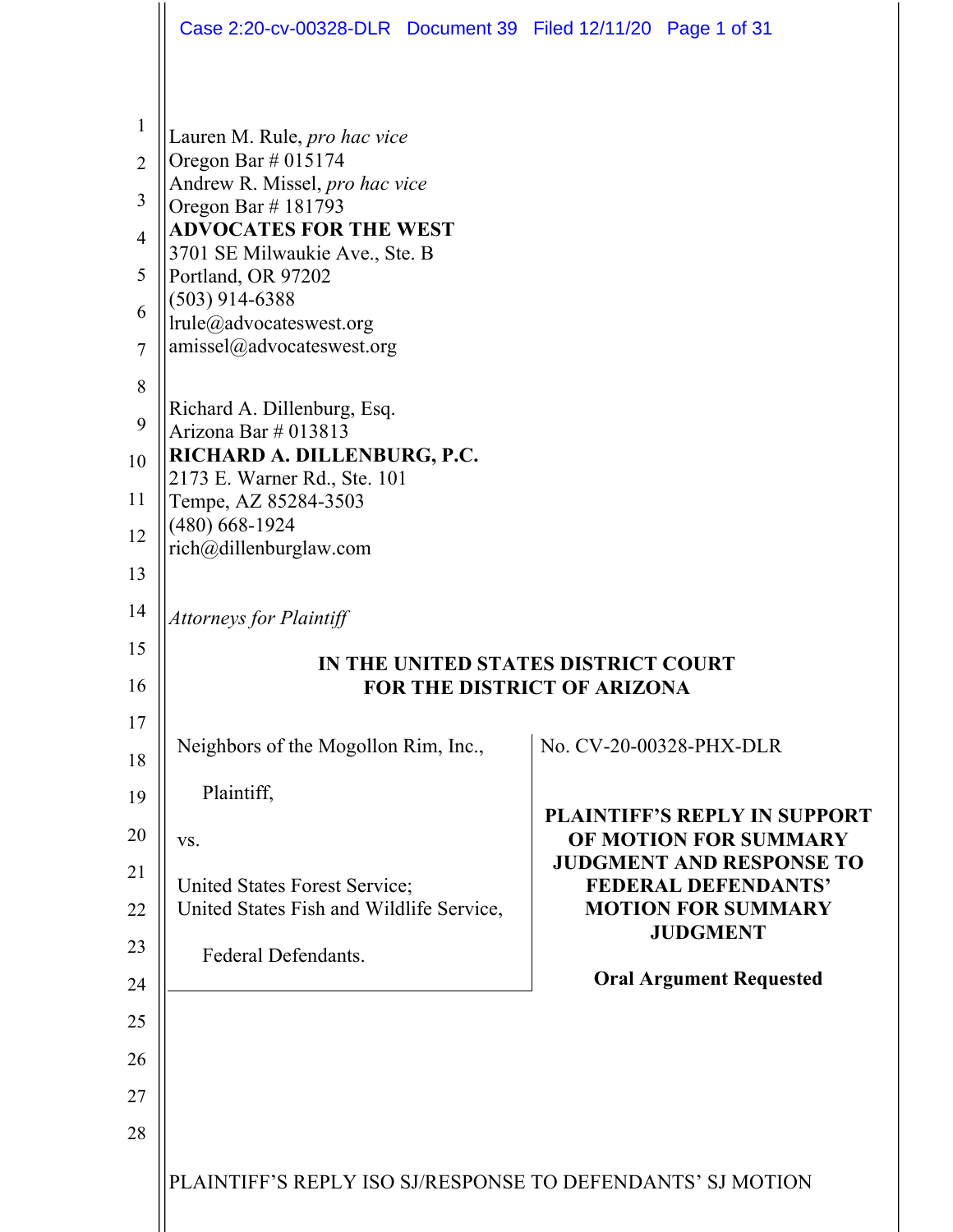|                     | Case 2:20-cv-00328-DLR Document 39 Filed 12/11/20 Page 2 of 31                                                                                                                |
|---------------------|-------------------------------------------------------------------------------------------------------------------------------------------------------------------------------|
| 1<br>$\overline{2}$ | <b>TABLE OF CONTENTS</b>                                                                                                                                                      |
| 3                   |                                                                                                                                                                               |
| 4                   |                                                                                                                                                                               |
| 5                   |                                                                                                                                                                               |
| 6<br>7<br>8         | FEDERAL DEFENDANTS FAIL TO MEANINGFULLY ADDRESS<br>$\mathbf{I}$ .<br>THE EFFECTS OF GRAZING ON THE COLCORD AND                                                                |
| 9<br>10             | <b>REVIEW OF THE AGENCIES' DECISIONMAKING MUST BE</b><br><b>II.</b><br>"SEARCHING AND CAREFUL," WHICH INCLUDES CHECKING<br>THE AGENCIES' FAULTY MATH AND MISLEADING CLAIMS. 5 |
| 11                  |                                                                                                                                                                               |
| 12<br>13            | <b>B. The Forest Service Made Serious Errors Related to Its Grazing</b><br>Capacity Analysis and Assessment of Baseline Conditions 8                                          |
| 14<br>15            | III. FEDERAL DEFENDANTS' RELIANCE ON ADAPTIVE                                                                                                                                 |
| 16<br>17<br>18      | IV. CONTRARY TO FEDERAL DEFENDANTS' ARGUMENT, AN EIS IS<br>REQUIRED BECAUSE THERE ARE "SUBSTANTIAL QUESTIONS"<br>AS TO THE EFFECTS OF THE NEW GRAZING SCHEME. 17              |
| 19<br>20            | V. FEDERAL DEFENDANTS CANNOT JUSTIFY THE FAILURE TO<br><b>SERIOUSLY CONSIDER A "MIDDLE GROUND" ALTERNATIVE19</b>                                                              |
| 21<br>22            | VI. FEDERAL DEFENDANTS' ESA AND NFMA ARGUMENTS LACK<br><b>MERIT.</b><br>.24                                                                                                   |
| 23                  |                                                                                                                                                                               |
| 24                  |                                                                                                                                                                               |
| 25                  |                                                                                                                                                                               |
| 26                  |                                                                                                                                                                               |
| 27                  |                                                                                                                                                                               |
| 28                  |                                                                                                                                                                               |
|                     | PLAINTIFF'S REPLY ISO SJ/RESPONSE TO DEFENDANTS' SJ MOTION – i –                                                                                                              |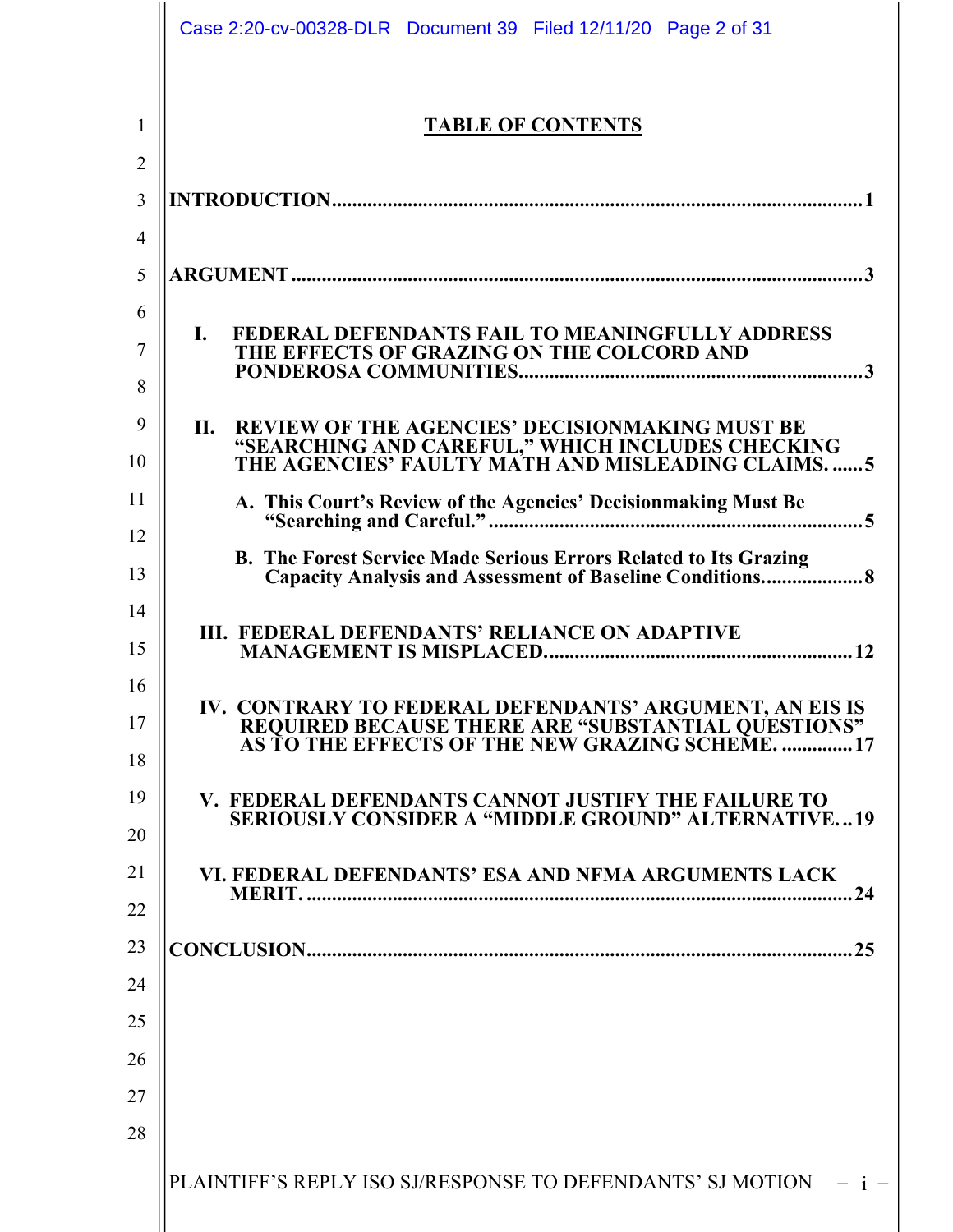|        | Case 2:20-cv-00328-DLR Document 39 Filed 12/11/20 Page 3 of 31                 |  |
|--------|--------------------------------------------------------------------------------|--|
| 1      | <b>TABLE OF AUTHORITIES</b>                                                    |  |
| 2      | Cases                                                                          |  |
| 3      |                                                                                |  |
| 4<br>5 | Alaska Survival v. Surface Transp. Bd.,                                        |  |
| 6      | All. for the Wild Rockies v. U.S. Forest Serv.,                                |  |
| $\tau$ |                                                                                |  |
| 8      |                                                                                |  |
| 9      | Blue Mtns. Biodiversity Proj. v. Blackwood,                                    |  |
| 10     |                                                                                |  |
| 11     |                                                                                |  |
| 12     | Ctr. for Biological Diversity v. Bernhardt,                                    |  |
| 13     |                                                                                |  |
| 14     | Ctr. for Biological Diversity v. Kempthorne,                                   |  |
| 15     |                                                                                |  |
| 16     | Ctr. for Biological Diversity v. NHTSA, 538 F.3d 1172 (9th Cir. 2008) 3, 6, 17 |  |
| 17     |                                                                                |  |
| 18     | Dep't of Homeland Sec. v. Regents of the Univ. of Cal.,                        |  |
| 19     |                                                                                |  |
| 20     | Fed. Energy Regulatory Com'n v. Elec. Power Supply Ass'n,                      |  |
| 21     |                                                                                |  |
| 22     | Friends of Santa Clara River v. U.S. Army Corps of Eng'rs,                     |  |
| 23     |                                                                                |  |
| 24     | Friends of Southeast's Future v. Morrison,                                     |  |
| 25     |                                                                                |  |
| 26     | Great Basin Res. Watch v. Bureau of Land Mgmt.,                                |  |
| 27     |                                                                                |  |
| 28     |                                                                                |  |
|        | PLAINTIFF'S REPLY ISO SJ/RESPONSE TO DEFENDANTS' SJ MOTION<br>$-$ ii $-$       |  |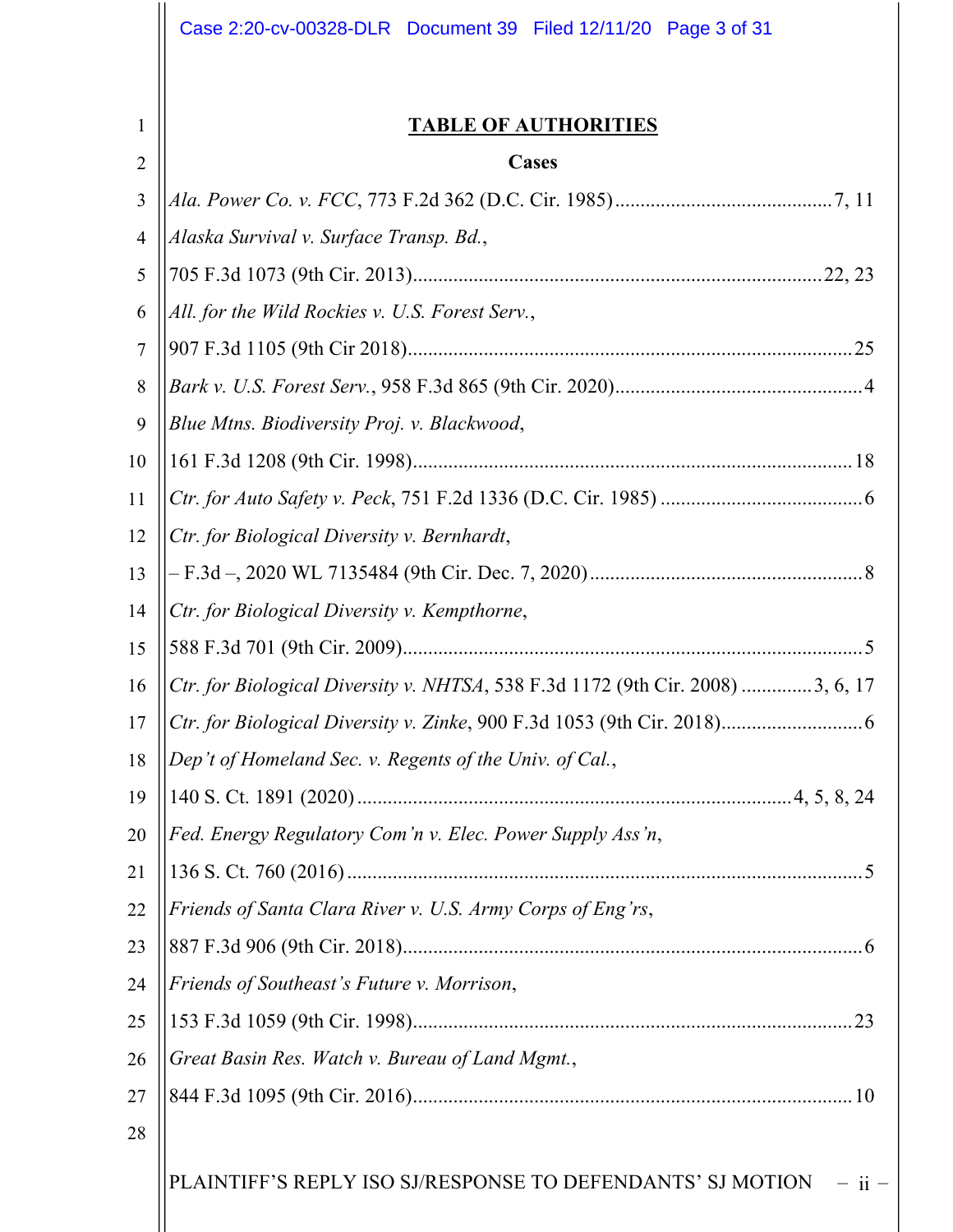1 *Greenpeace, Inc. v. Cole*,

| $\overline{2}$ |                                                                              |
|----------------|------------------------------------------------------------------------------|
| 3              |                                                                              |
| 4              |                                                                              |
| 5              | Nat'l Parks & Conservation Ass'n v. Babbitt,                                 |
| 6              |                                                                              |
| 7              |                                                                              |
| 8              | Native Vill. of Chickaloon v. Nat'l Marine Fisheries Serv.,                  |
| 9              |                                                                              |
| 10             | Nw. Coal. for Alternatives to Pesticides (NCAP) v. U.S. Envtl. Prot. Agency, |
| 11             |                                                                              |
| 12             |                                                                              |
| 13             |                                                                              |
| 14             | Resolute Forest Prods., Inc. v. U.S. Dep't of Agric.,                        |
| 15             |                                                                              |
| 16             | Siskiyou Reg'l Educ. Project v. U.S. Forest Serv.,                           |
| 17             |                                                                              |
| 18             | S. Fork Band Council of W. Shoshone of Nev. v. U.S. Dep't of the Interior,   |
| 19             |                                                                              |
| 20             | Te-Moak Tribe of W. Shoshone of Nev. v. U.S. Dep't of Interior,              |
| 21             |                                                                              |
| 22             |                                                                              |
| 23             | Westlands Water Dist. v. U.S. Dep't of the Interior,                         |
| 24             |                                                                              |
| 25             | WildEarth Guardians v. Bernhardt,                                            |
| 26             |                                                                              |
| 27             | WildEarth Guardians v Provencio, 923 F.3d 655 (9th Cir. 2019) 18, 19         |
| 28             |                                                                              |
|                | PLAINTIFF'S REPLY ISO SJ/RESPONSE TO DEFENDANTS' SJ MOTION<br>$-$ iii $-$    |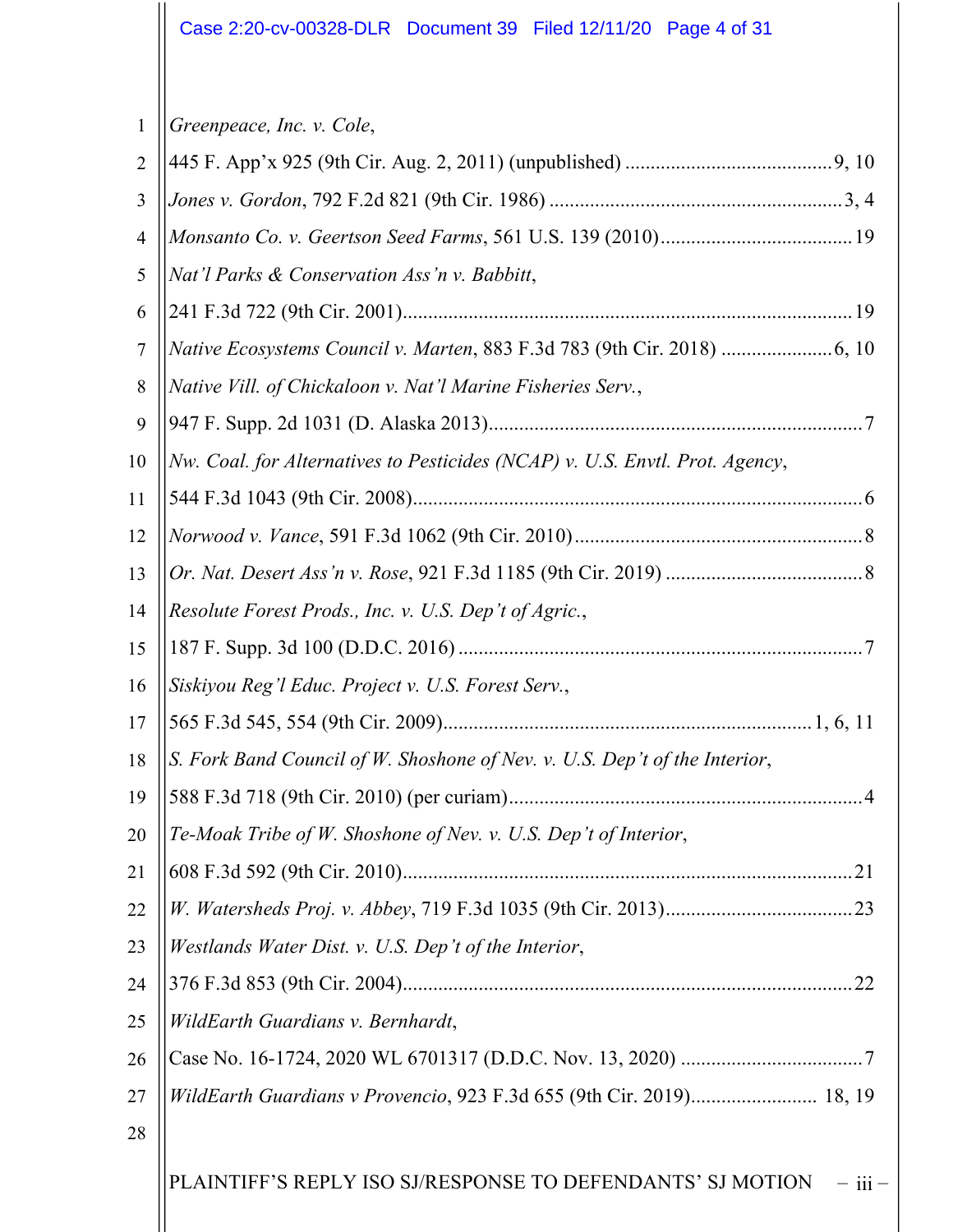|                | Case 2:20-cv-00328-DLR Document 39 Filed 12/11/20 Page 5 of 31       |
|----------------|----------------------------------------------------------------------|
|                |                                                                      |
| $\mathbf{1}$   | <b>Regulations</b>                                                   |
| $\overline{2}$ |                                                                      |
| 3              |                                                                      |
| $\overline{4}$ |                                                                      |
| 5              |                                                                      |
| 6              | <b>Guidance Documents</b>                                            |
| $\overline{7}$ |                                                                      |
| 8              |                                                                      |
| 9              |                                                                      |
| 10             |                                                                      |
| 11             |                                                                      |
| 12             |                                                                      |
| 13             |                                                                      |
| 14             |                                                                      |
| 15             |                                                                      |
| 16             |                                                                      |
| 17             |                                                                      |
| 18             |                                                                      |
| 19             |                                                                      |
| 20             |                                                                      |
| 21             |                                                                      |
| 22             |                                                                      |
| 23             |                                                                      |
| 24             |                                                                      |
| 25             |                                                                      |
| 26             |                                                                      |
| 27             |                                                                      |
| 28             |                                                                      |
|                | PLAINTIFF'S REPLY ISO SJ/RESPONSE TO DEFENDANTS' SJ MOTION<br>$-iv-$ |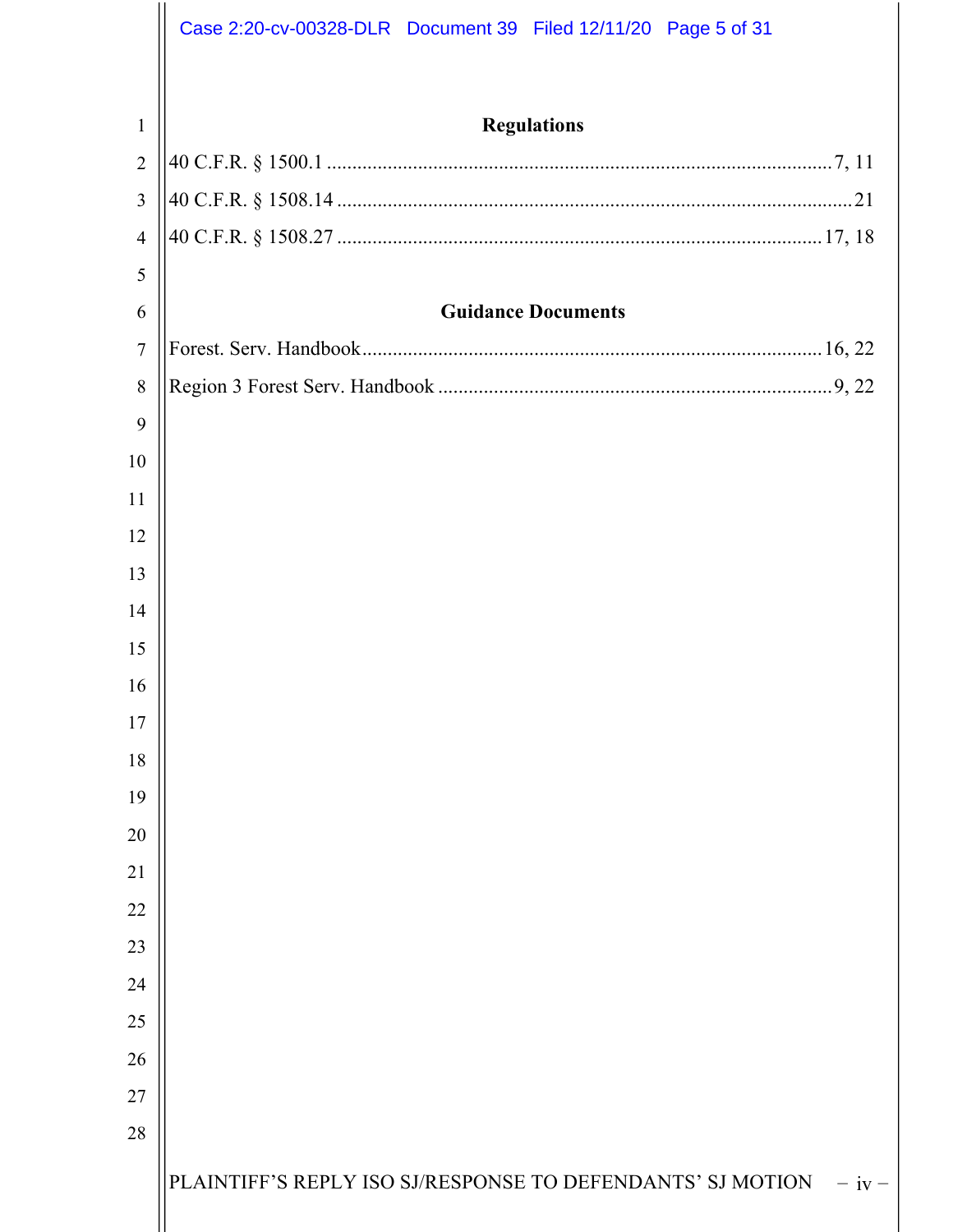1

#### **INTRODUCTION**

2 3 4 5 6 7 8 9 10 11 12 13 Federal Defendants' cross-motion for summary judgment/response to Plaintiff's motion for summary judgment is heavy on broad invocations of deference to agency decisionmaking but noticeably light on specific reasons to give deference to the agencies in *this* case. Federal Defendants paint in broad strokes, failing to engage with the details of the record—indeed, they suggest that such engagement is not even appropriate in some instances and insist that this Court should more or less blindly defer to them. But that is not how judicial review of agency action under the Administrative Procedure Act ("APA") works. The *scope* of this Court's review is narrow, but the *depth* of that review is not: this Court must "engage in a substantial inquiry, a thorough, probing, in-depth review" of the record and the agencies' decisions. *Siskiyou Reg'l Educ. Project v. U.S. Forest Serv.*, 565 F.3d 545, 554 (9th Cir. 2009) (cleaned up). Under such an inquiry, the reasoning behind the agencies' decisions in this case quickly falls apart.

14 15 16 17 18 19 20 21 22 23 Aside from making broad invocations of deference, Federal Defendants mount a rather meek defense of their decisionmaking. One of the most glaring errors in this case is the Forest Service's near-total disregard of the aesthetic, economic, social, and health impacts on the Colcord and Ponderosa communities of opening up the Colcord/Turkey Pasture to grazing. SJ Memo. (ECF No. 33) at 20–23. Federal Defendants, apparently unable to find anything in the record to salvage the Forest Service's glaring errors on this issue, devote a single footnote to the topic and repeat the faulty reasoning of the agency. FD Resp. (ECF No. 36) at 30 n.8. Federal Defendants' terse and unconvincing discussion of this issue betrays the fact that the Forest Service simply botched its analysis of these impacts, clearly violating the National Environmental Policy Act ("NEPA").

24 25 26 27 28 The response to Plaintiff's arguments concerning the many numerical errors and misstatements made by the Forest Service is no more convincing. Federal Defendants ask this Court to forego a careful and searching review of the record and instead defer to the Forest Service's "expertise," FD Resp. at 3, 19–24, ignoring the fact that the errors made by the Forest Service involve simple arithmetic (or even transcription) rather than

PLAINTIFF'S REPLY ISO SJ/RESPONSE TO DEFENDANTS' SJ MOTION – 1 –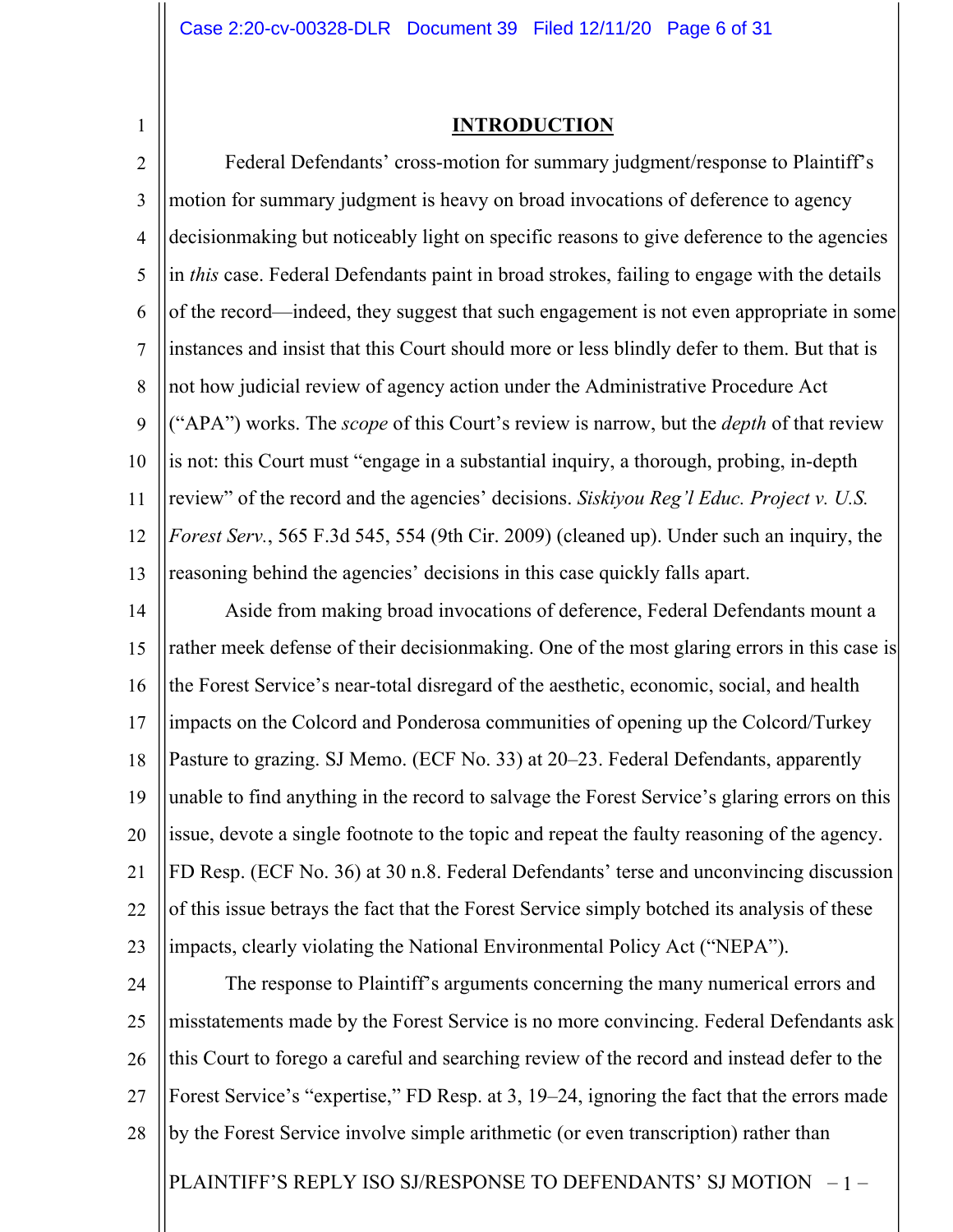1 2 3 complex scientific matters. A "thorough, probing, in-depth review" of the record shows that the Forest Service either failed to understand its own data or made simple—but serious—mathematical errors, violating the APA and NEPA.

- 4 5 6 7 8 9 10 11 12 13 The argument that the Forest Service reasonably concluded that it need not prepare a full environmental impact statement ("EIS") is also flawed. Federal Defendants' argument on this point ignores the new grazing scheme's potential health and human safety impacts to the Colcord and Ponderosa communities and relies heavily on the incorrect premise that the "new" adaptive management plan represents a dramatic change from existing practices. FD Resp. at 26–29. In fact, the "new" adaptive management plan is not meaningfully different from recent practices employed on the Bar X—practices that have led to impaired soil, water, and wildlife resources. Given that, it is clear that greatly increasing the amount of grazing on the Bar X and opening up long-closed pastures to grazing *may* have a significant effect on the environment, requiring an EIS.
- 14 15 16 17 18 19 20 As for the issue of whether the Forest Service violated NEPA by failing to consider a "middle ground" alternative in which the Colcord/Turkey Pasture would remain closed to grazing, Federal Defendants' arguments are nonresponsive and/or unconvincing. Federal Defendants expend considerable energy defending the "purpose and need" statement for the proposed action, FD Resp. at 11–13, which Plaintiff did not even challenge, and then repeat the same nonsensical reasons given by the Forest Service for failing to consider a "middle ground" alternative, *id.* at 13–19.
- PLAINTIFF'S REPLY ISO SJ/RESPONSE TO DEFENDANTS' SJ MOTION -2-21 22 23 24 25 26 27 28 Finally, Federal Defendants briefly address Plaintiff's Endangered Species Act ("ESA") and National Forest Management Act ("NFMA") claims. FD Resp. at 31–35. Their arguments are too optimistic about the Forest Service's grazing management practices, including its "new" adaptive management plan. Because the "new" management practices do not differ substantially from recent practices, Federal Defendants cannot rely on them to explain why *dramatically* increasing the amount of grazing on the Bar X and opening up areas long closed to grazing will avoid affecting the threatened Mexican spotted owl and move the area towards "desired conditions."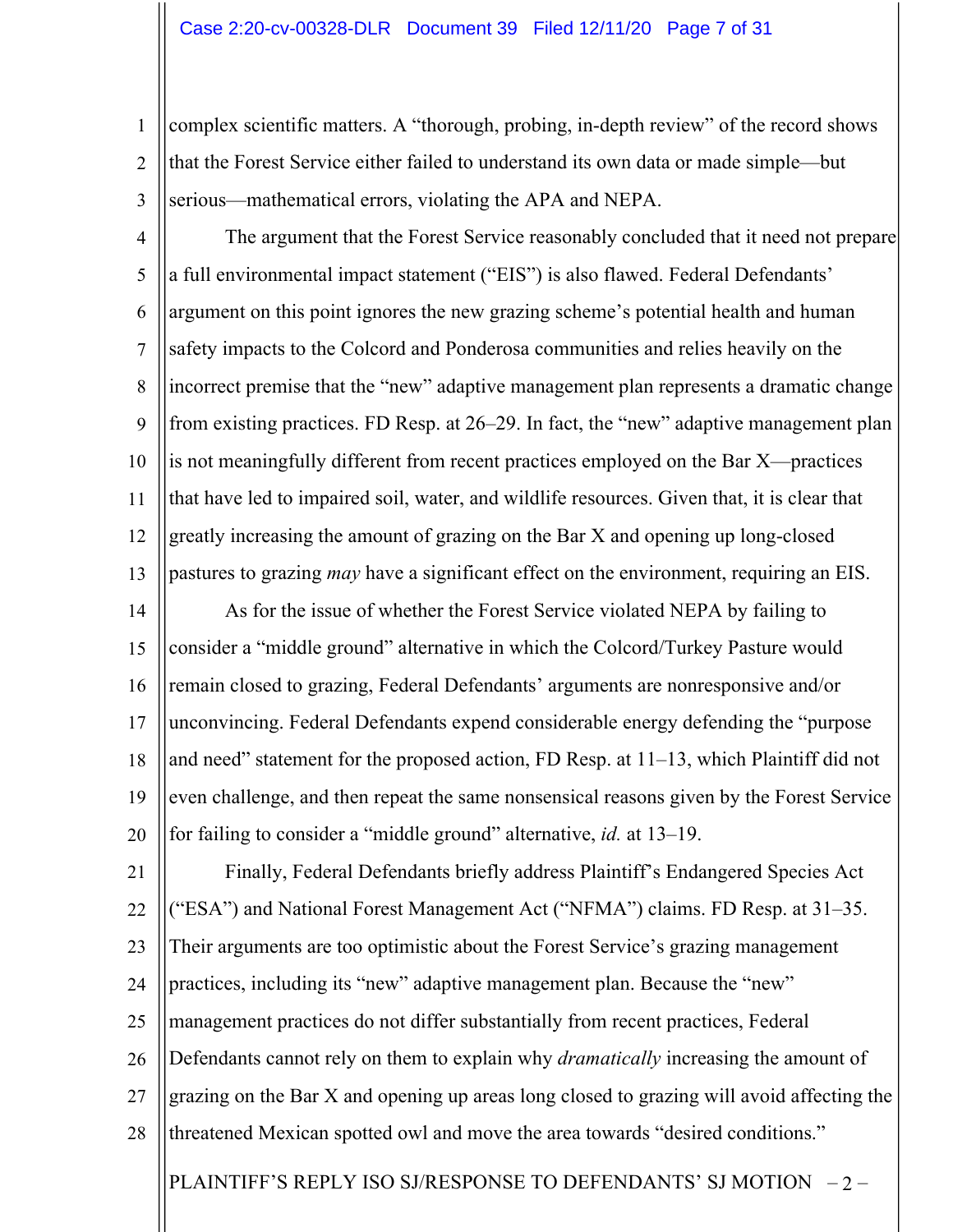#### **ARGUMENT**

### **I. FEDERAL DEFENDANTS FAIL TO MEANINGFULLY ADDRESS THE EFFECTS OF GRAZING ON THE COLCORD AND PONDEROSA COMMUNITIES.**

4 5 6 7 8 9 10 11 12 13 14 15 16 A key aspect of this case is the aesthetic, economic, social, and health impacts on the Colcord and Ponderosa communities of opening up the Colcord/Turkey Pasture to grazing. In its opening summary judgment memorandum, Plaintiff devoted nearly four pages to discussing the Forest Service's failure to properly analyze such impacts during the NEPA process. SJ Memo. at 20–23. But, in response, Federal Defendants almost completely ignore this topic, mentioning it only in a footnote. FD Resp. at 30 n.8. Worse, Federal Defendants repeat the same flawed line that the Forest Service used to try to excuse its lack of analysis of such effects during the NEPA process: "Arizona is an 'open range' state where, under state law, homeowners are responsible for fencing their property if they want to ensure cattle stay off their private land." *Id.*; *see also* FS006403. As Plaintiff explained in its opening summary judgment memorandum, "build a fence" is a totally inadequate response to the concerns raised by Plaintiff and members of the Colcord and Ponderosa communities. SJ Memo at 21–23.

17 18 19 20 21 22 23 24 25 26 27 Similarly unavailing is Federal Defendants' suggestion that the potential impacts raised by community members did not deserve more attention in the Forest Service's environmental assessment ("EA") because they are not "significant." FD Resp. at 30 n.8. One of the central purposes of an EA is to determine *whether* the environmental impacts of a proposed action will be significant, thus triggering the requirement to prepare a full EIS. *E.g.*, *Ctr. for Biological Diversity v. Nat'l Highway Traffic Safety Admin.*, 538 F.3d 1172, 1185 (9th Cir. 2008) ("*CBD v. NHTSA*"). As a matter of logic and law, Federal Defendants cannot justify the failure to properly analyze the aesthetic, economic, social, and health impacts of opening up the Colcord/Turkey Pasture on the Colcord and Ponderosa communities simply by claiming that such impacts will be "insignificant." *See Jones v. Gordon*, 792 F.2d 821, 828 (9th Cir. 1986) ("An agency cannot avoid its

28

1

2

3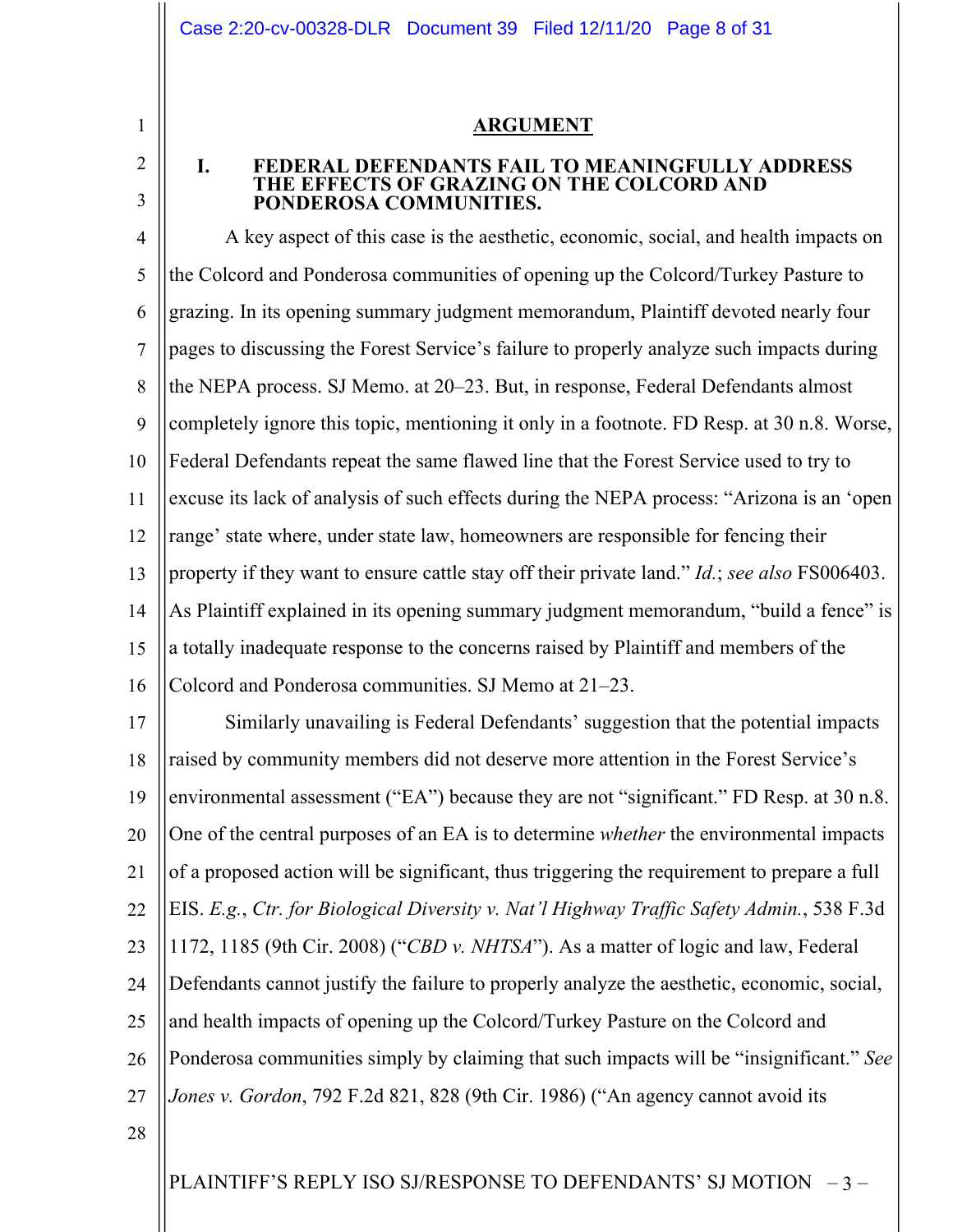1 2 statutory responsibilities under NEPA merely by asserting that an activity it wishes to pursue will have an insignificant effect on the environment." (cleaned up)).

3 4 5 6 7 8 9 10 11 12 13 14 15 16 17 18 19 20 21 Perhaps Federal Defendants relegate their discussion of aesthetic, economic, social, and health effects to a single footnote because there is little defense to be made of how the Forest Service treated those effects during the NEPA process. Many of the effects raised by community members during the NEPA process were simply never analyzed by the agency, including the economic impacts of having to put up fencing, SOF (ECF No. 34) ¶ 63b, potential decreases in property values due to the presence of nearby cattle grazing, *id.* ¶ 63e, foul smells, *id.* ¶ 63d, and potential safety issues related to human-cow interactions, *id.* ¶ 63a. Other effects were addressed in a cursory fashion or "analyzed" in a nonsensical way. *See* SJ Memo. at 22–23 (discussing the agency's treatment of effects to recreational opportunities). Of course, completely ignoring potential impacts to the human environment in a NEPA analysis violates an agency's obligation to take a "hard look" at the effects of its actions. *E.g.*, *S. Fork Band Council of W. Shoshone of Nev. v. U.S. Dep't of the Interior*, 588 F.3d 718, 725–26 (9th Cir. 2010) (per curiam). Providing a conclusory or illogical analysis of effects is no more lawful. *See Bark v. U.S. Forest Serv.*, 958 F.3d 865, 872 (9th Cir. 2020) ("conclusory statements[] based on vague and uncertain analysis[] . . . are insufficient to satisfy NEPA's requirements" (internal quotations and citation omitted)); *Dep't of Homeland Sec. v. Regents of the Univ. of Cal.*, 140 S. Ct. 1891, 1905 (2020) (noting that the APA requires reasoned decisionmaking).

22 23

24 25 26 There are many flawed aspects of the agencies' analysis and decisionmaking in this case, but the Forest Service's near-total disregard for the effects of its decision on the members of the Colcord and Ponderosa communities stands out as particularly egregious. In response to the Forest Service's tentative decision to open the Colcord/Turkey Pasture to cattle grazing—a decision that would upset community members' settled expectations<sup>1</sup>

27

28  $<sup>1</sup>$  In their response, Federal Defendants repeat the deeply misleading statement that the</sup> Colcord and Ponderosa communities have "always been located inside or adjacent to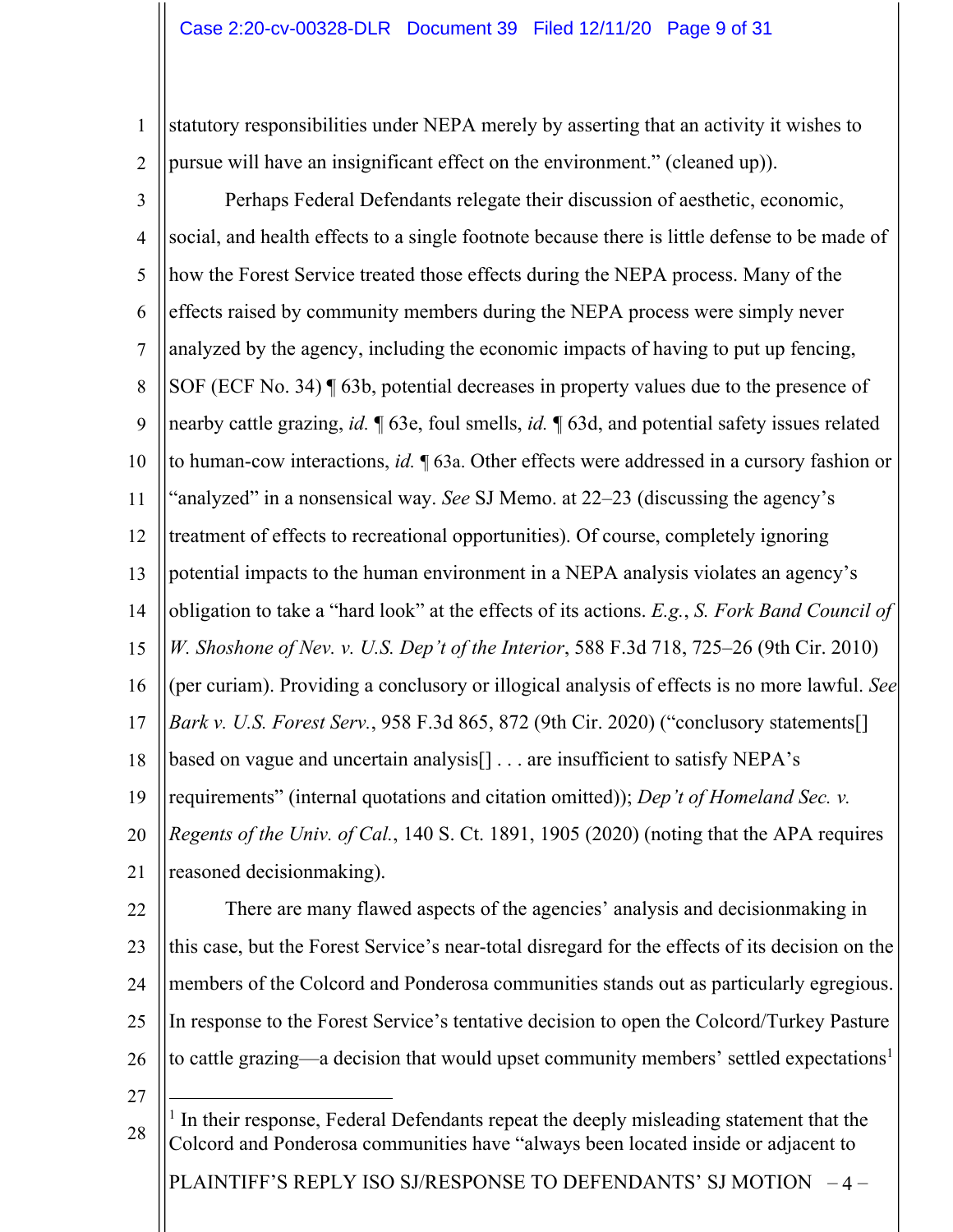PLAINTIFF'S REPLY ISO SJ/RESPONSE TO DEFENDANTS' SJ MOTION  $-5$ 1 2 3 4 5 6 7 8 9 10 11 12 13 14 15 16 17 18 19 20 21 22 23 24 25 26 27 28 and lead to a host of aesthetic, economic, social, and health effects—community members raised reasonable concerns with the agency. SOF ¶ 63. In response, they were told over and over again: "build a fence; it's not our problem." Perhaps not surprisingly, that is all Federal Defendants have to say on the matter in their response to Plaintiff's summary judgment motion. But NEPA demands a "hard look," not the back of the hand, and the Forest Service's failure to take such a "hard look" at the effects of its decision on the members of the Colcord and Ponderosa communities violated NEPA. **II. REVIEW OF THE AGENCIES' DECISIONMAKING MUST BE "SEARCHING AND CAREFUL," WHICH INCLUDES CHECKING THE AGENCIES' FAULTY MATH AND MISLEADING CLAIMS. A. This Court's Review of the Agencies' Decisionmaking Must Be "Searching and Careful."** In an effort to distract from the agencies' many errors of analysis and arithmetic, Federal Defendants cite a litany of cases for the general proposition that judicial review of agency action under the APA is deferential. FD Resp. at 7–10, 19–22. They leave out the important point that judicial review must also be "searching and careful." *Ctr. for Biological Diversity v. Kempthorne*, 588 F.3d 701, 707 (9th Cir. 2009) (citation omitted). One of the central purposes of that "searching and careful" review is to "ensure that [agencies] engage[] in reasoned decisionmaking," *Fed. Energy Regulatory Com'n v. Elec. Power Supply Ass'n*, 136 S. Ct. 760, 784 (2016), which is required by the APA, *Regents of the Univ. of Cal.*, 140 S. Ct. at 1905. So although it is true that this Court cannot substitute its judgment for that of the agencies, it is equally true that it is this Court's duty to ensure that the agencies did not substitute speculation, guesswork, or active grazing allotments," FD Resp. at 2–3, the apparent implication being that community members should have expected grazing to return to the Colcord/Turkey Pasture at any time. But it was surely reasonable for community members—particularly those who moved to the area after 1979—to "gr[ow] accustomed to a lack of grazing in nearby pastures" after so many years, FD Resp. at 3, even if the Forest Service *technically* could have started the process to authorize grazing on the Colcord/Turkey Pasture at any time. *Cf. Regents of the Univ. of Cal.*, 140 S. Ct. at 1913–14 (discussing how reliance interests do not require the acquisition of substantive legal rights).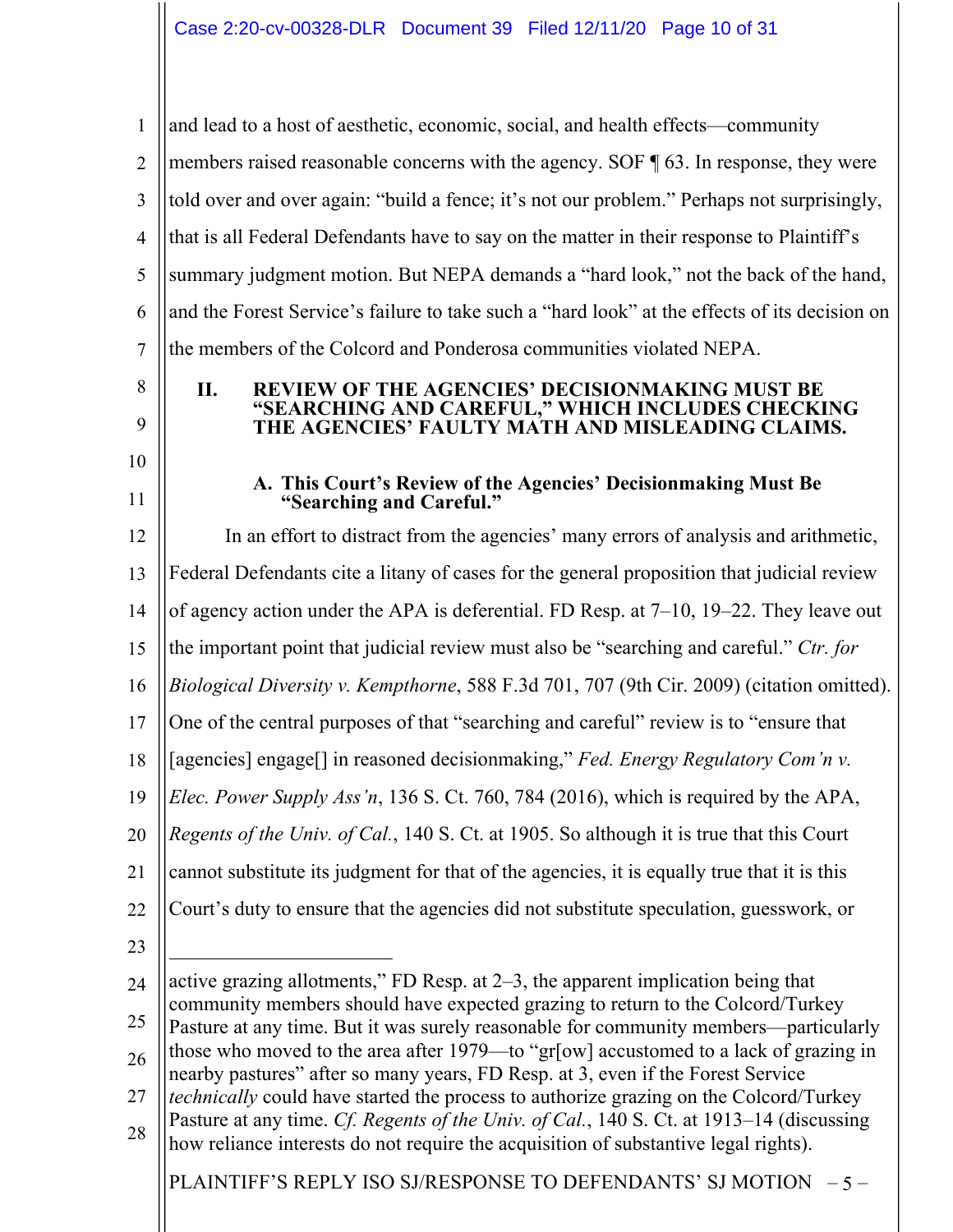1 2 3 4 5 6 7 pseudoscience for logic. *Nw. Coal. for Alternatives to Pesticides (NCAP) v. U.S. Envtl. Prot. Agency*, 544 F.3d 1043, 1052 n.7 (9th Cir. 2008). And it is also this Court's duty to ensure that the Forest Service complied with NEPA by taking a "hard look" at the environmental consequences of its proposed grazing scheme, *CBD v. NHTSA*, 538 F.3d at 1194, keeping in mind that "[a]n agency fails to meet its 'hard look' obligation when it relies on incorrect assumptions or data," *Native Ecosystems Council v. Marten*, 883 F.3d 783, 795 (9th Cir. 2018) (internal quotation, citation, and alteration omitted).

8 9 10 11 12 13 14 15 16 17 18 19 20 Federal Defendants suggest that this Court's "searching and careful" review should not include scrutinizing certain numerical estimates, calculations, and claims made by the Forest Service, because such scrutiny would amount to an improper lack of deference to the agency's "expertise." FD Resp. at 3, 22–23. This ignores the fact that judicial review under the APA involves "a substantial inquiry, a thorough, probing, indepth review." *Siskiyou Reg'l Educ. Project*, 565 F.3d at 554 (cleaned up).<sup>2</sup> It also ignores the fact that the agency's errors were simple errors of arithmetic, unit conversion, and/or transcription. *See* SJ Memo. at 15–17. Middle-school math is not an area "involving a high level of technical expertise" at "the frontiers of science," *Friends of Santa Clara River v. U.S. Army Corps of Eng'rs*, 887 F.3d 906, 921 (9th Cir. 2018) (cleaned up), and this Court need not defer to the Forest Service's pronouncements to the effect that " $2+2=5$ ."<sup>3</sup> On the contrary, "[s]ignificant mathematical errors" such as the ones made by the Forest Service in this case "can render an agency decision arbitrary and

21

PLAINTIFF'S REPLY ISO SJ/RESPONSE TO DEFENDANTS' SJ MOTION  $-6$  –

<sup>22</sup> 23 24 25 26 <sup>2</sup> Federal Defendants confuse the *scope* of this Court's review—which is indeed narrow—with the *depth* of its review. *See NCAP*, 544 F.3d at 1052 n.7 (explaining the distinction). This Court must scrutinize the record enough "to be able to comprehend the agency's handling of the evidence cited or relied upon. . . . [W]here the agency's reasoning is irrational, unclear, or not supported by the data it purports to interpret, [this Court] must disapprove the agency's action." *Id.* (quoting *Ctr. for Auto Safety v. Peck*, 751 F.2d 1336, 1373 (D.C. Cir. 1985) (Wright, J., dissenting)).

<sup>27</sup> 28  $3$  "Even when an agency is acting within its area of expertise, ... [a court] need not defer to the agency when the agency's decision is without substantial basis in fact." *Ctr. for Biological Diversity v. Zinke*, 900 F.3d 1053, 1067 (9th Cir. 2018) (citation and internal quotation omitted).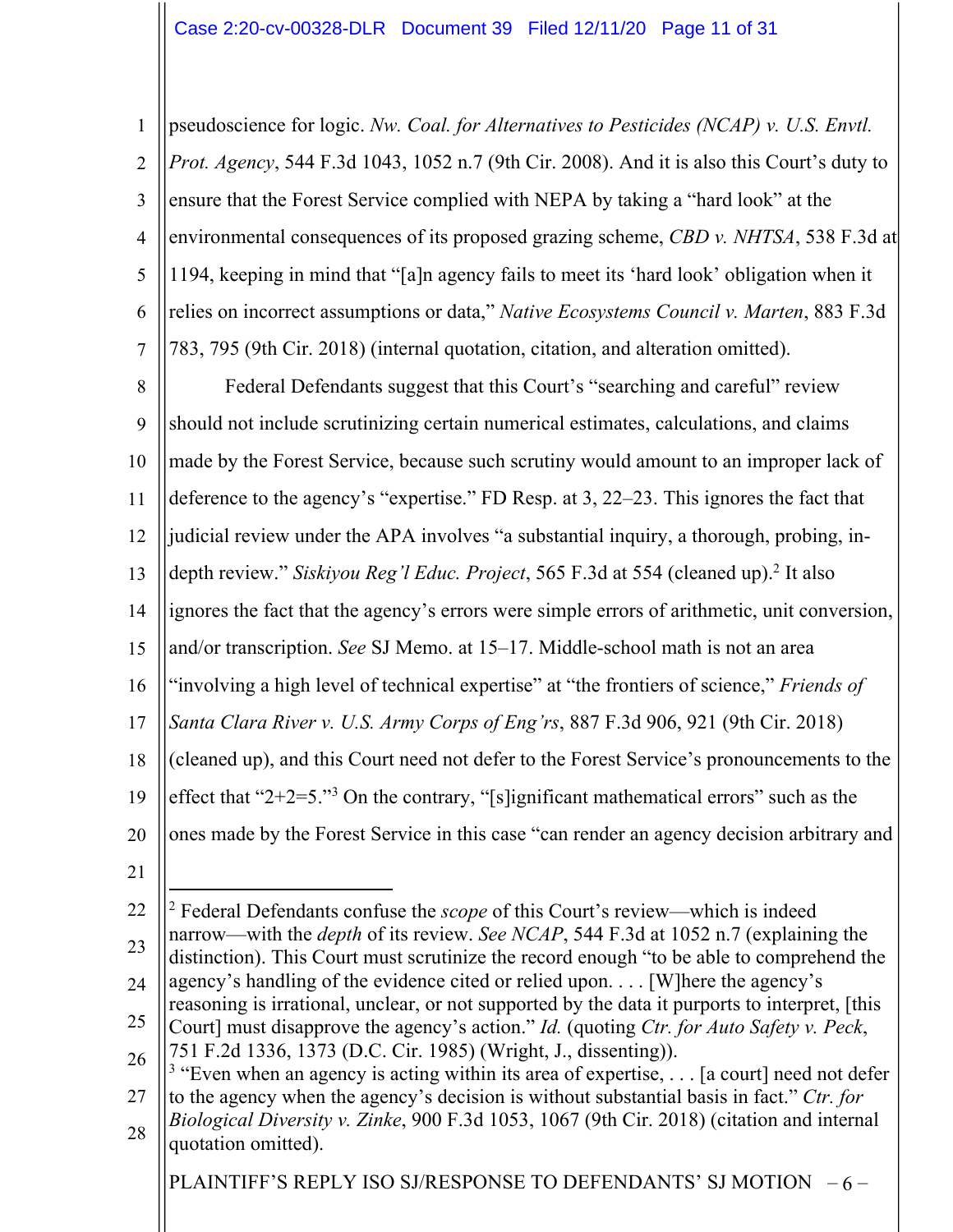1 2 3 4 5 6 7 capricious." *Native Vill. of Chickaloon v. Nat'l Marine Fisheries Serv.*, 947 F. Supp. 2d 1031, 1056 (D. Alaska 2013), *appeal dismissed*, Case No. 13-35748 (9th Cir. Nov. 19, 2013). Such errors also violate NEPA. *See, e.g.*, *WildEarth Guardians v. Bernhardt*, Case No. 16-1724, 2020 WL 6701317, at \*13 (D.D.C. Nov. 13, 2020) (pointing to a series of calculation errors that together "suggest[ed] a sloppy and rushed process, not the '[a]ccurate scientific analysis' that is 'essential to implementing NEPA'" (quoting 40 C.F.R. § 1500.1(b) (2019))).

8 9 10 11 12 13 14 15 16 17 18 19 20 21 22 23 24 Indeed, courts regularly check agencies' math when conducting review under the APA and other statutes that employ the "arbitrary and capricious" standard. In *Alabama Power Co. v. FCC*, for instance, the D.C. Circuit vacated an order based on the agency's "somewhat casual calculations" that had resulted in (among other things) an incorrect accounting of investments that formed the basis of certain utility rates. 773 F.2d 362, 367–68, 372 (D.C. Cir. 1985). The court explained precisely where the agency had gone wrong in its calculations, *id.* at 367–68, and concluded that such errors rendered the agency's decision arbitrary and capricious, *id.* at 372. Similarly, the court in *Native Village of Chickaloon* concluded that the agency had acted arbitrarily and capriciously by failing to apply a correction factor to visual survey data of beluga whale population densities, resulting in "an underestimation of the percentage of the beluga whale population that would be encountered in [a given] area" and an artificially low estimate for beluga whale "take." 947 F. Supp. 2d at 1054–57, 1076–77. The court faulted the agency for "failing to adequately calculate that which the agency was actually trying to calculate." *Id.* at 1056–57. These cases—and many others<sup>4</sup>—demonstrate that it is entirely appropriate, and even necessary, for courts to scrutinize an agency's numerical estimates, calculations, and claims when conducting review under the APA.

25

PLAINTIFF'S REPLY ISO SJ/RESPONSE TO DEFENDANTS' SJ MOTION – 7 –

<sup>26</sup> 27 <sup>4</sup> *See, e.g.*, *Resolute Forest Prods., Inc. v. U.S. Dep't of Agric.*, 187 F. Supp. 3d 100, 102, 122–24 (D.D.C. 2016) (holding that the agency violated the APA because its

<sup>28</sup> "calculations . . . ha[d] significant mismeasurements or inaccuracies" and it had made "basic computational errors").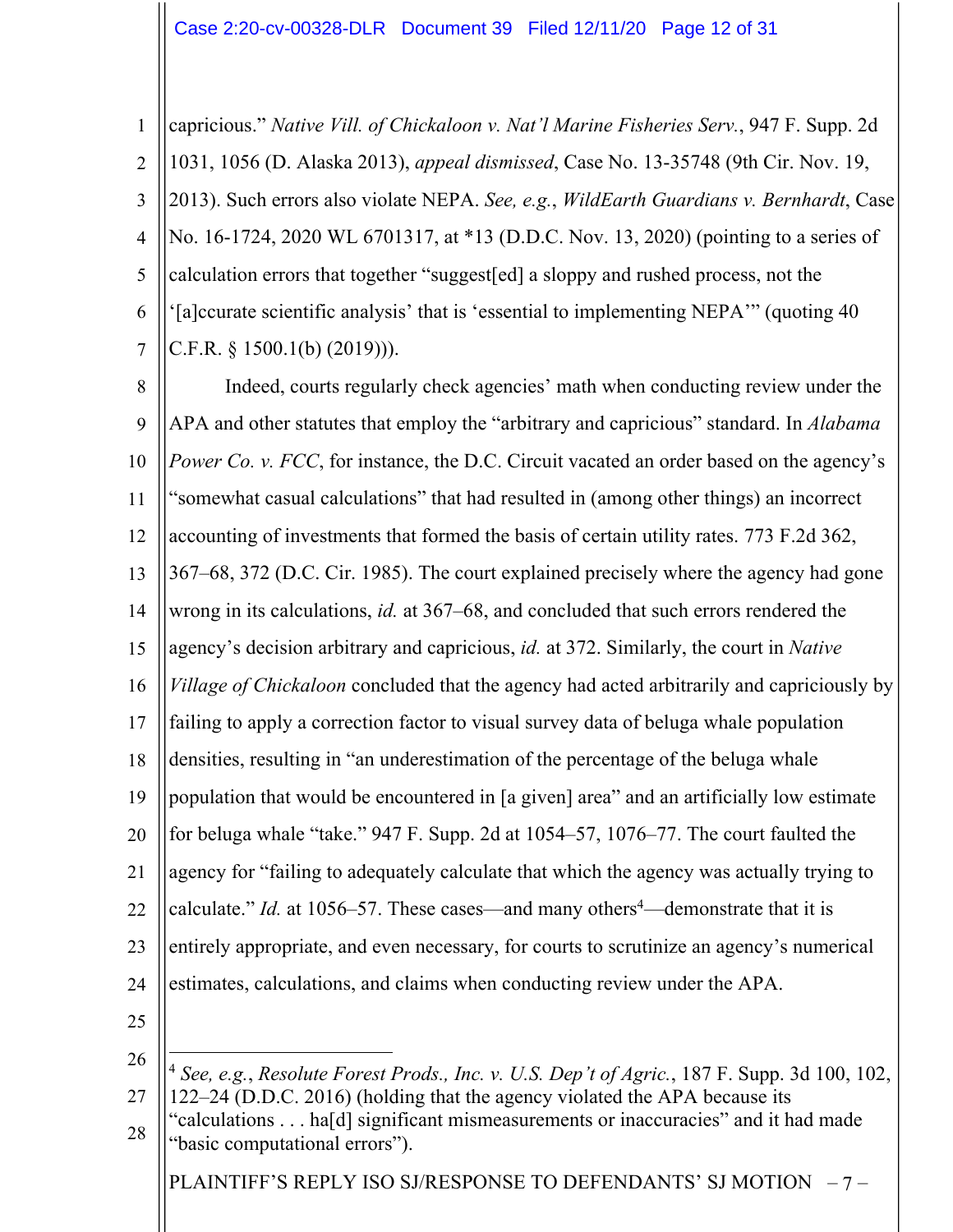1

## **B. The Forest Service Made Serious Errors Related to Its Grazing Capacity Analysis and Assessment of Baseline Conditions.**

2 3 4 5 6 7 8 9 10 11 12 13 14 15 16 17 18 19 20 21 22 23 24 25 Here, the Forest Service made at least two serious numerical errors that undermine its analysis and effects conclusions. As discussed in Plaintiff's opening summary judgment memorandum, those errors violate NEPA (and the APA).<sup>5</sup> SJ Memo. at  $14-19$ . *First*—and perhaps most importantly—the Forest Service either misinterpreted its own grazing capacity analysis or simply failed to accurately transcribe the results of that analysis, leading it to devise a grazing scheme that would allow 30% more grazing than the Bar X can support according to the analysis. SJ Memo. at 17. There is no justification in the record for adopting a grazing scheme that allows grazing in excess of the agency's own estimated grazing capacity; indeed, there is no acknowledgment in the record of the discrepancy between the capacity analysis and the maximum grazing levels in the proposed scheme.6 *Id.* Such a disconnect between the "facts found" and the "choice made" is a textbook APA and NEPA violation. *E.g.*, *Or. Nat. Desert Ass'n v. Rose*, 921 F.3d 1185, 1190–91 (9th Cir. 2019).  $<sup>5</sup>$  In a footnote, Federal Defendants state that "Plaintiff did not previously raise its</sup> objections to the AUM calculations underlying historic stocking data." FD Resp. at 20 n.7. If this is meant to be a waiver argument, it is woefully indistinct, and is itself waived. *Cf. Norwood v. Vance*, 591 F.3d 1062, 1068 (9th Cir. 2010) (a party can "waive waiver"). <sup>6</sup> There is likely no acknowledgement of the error because the agency did not even realize that it had made an error. It seems almost certain that the source of the agency's error was its admitted tendency to "employ[] . . . different conversion factors when calculating" animal unit months ("AUMs"). FD SOF (ECF No. 37) ¶ 22. The capacity analysis yielded an estimate for the carrying capacity of the Bar X in terms of AUMs per year. SOF ¶ 84. The capacity analysis also included estimates for the carrying capacity in terms of "animals." *Id.* ¶ 90. Those "animal" numbers—which apparently were included "to give the reader a sense of what the AUMs actually mean," FD Resp. to SOF (ECF No. 38) ¶ 90—were arrived at by simply dividing AUMs by 12 months. SOF ¶ 90. When the Forest Service used the analysis to develop the proposed action, it likely took the *animal*  numbers from the analysis, then converted back to AUMs using the *proper* conversion factors (1.32 for cow-calf pairs, etc.) rather than 1.0. SOF ¶ 42 n.3. If this was the error made by the agency, one would expect the proposed action to include a maximum

26 27 28 grazing capacity roughly 32% higher than (1.32 times) the capacity calculated in the analysis. That is indeed the case. *Compare* SOF ¶ 86 (calculated grazing capacity of 3,973 AUMs on the Bar X-associated Driveway pastures), *with* FS006405 (up to 5,250

PLAINTIFF'S REPLY ISO SJ/RESPONSE TO DEFENDANTS' SJ MOTION – 8 –

AUMs = 1.3214 \* 3,973 AUMs allowed on the Bar X-associated Driveway pastures).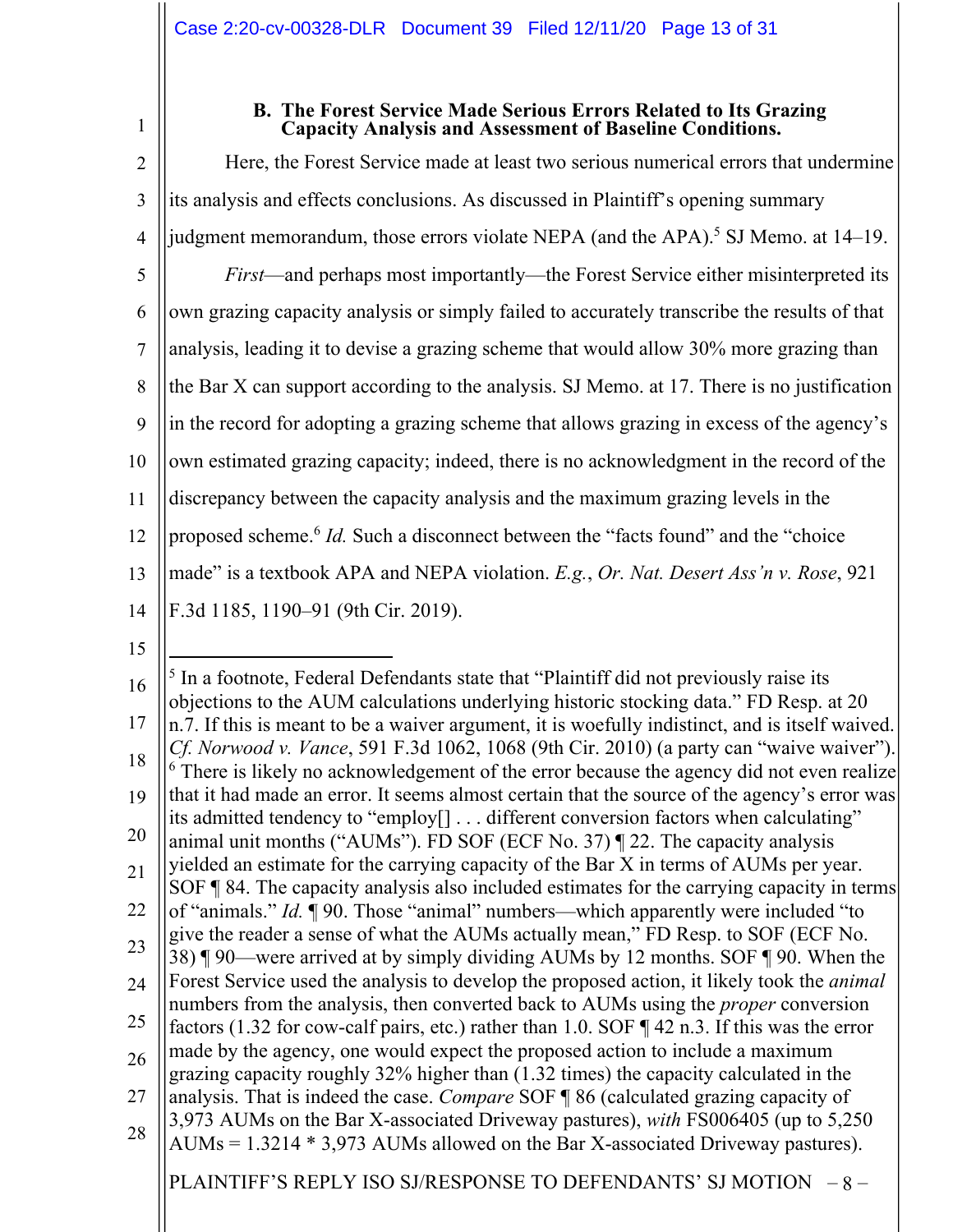1 2 3 4 5 6 7 8 9 10 11 12 13 14 15 16 Federal Defendants' response<sup>7</sup> to this is to wave their hands, characterize range management as "both a science and an art," and insist that the maximum grazing levels in the proposed action were "based on a wide range of factors," only one of which was the capacity analysis. FD Resp. at 19–24. But the Forest Service stated during the NEPA process that the maximum grazing levels in the proposed action were "derived from [the] capacity analysis," FS004323, making Federal Defendants' argument an impermissible post hoc rationalization. *E.g.*, *Regents of the Univ. of Cal.*, 140 S. Ct. at 1908. And, even putting that aside, the very nature of a capacity analysis<sup>8</sup> is such that an *upward* deviation from an estimated carrying capacity demands an explanation. Put another way, even if Federal Defendants are correct that the Forest Service *could,* in theory, justify maximum grazing levels 30% higher than the carrying capacity calculated in its analysis, there is no adequate justification for such a deviation in the administrative record, as required by NEPA and the APA. *See Ctr. for Biological Diversity v. Bernhardt*, – F.3d –, 2020 WL 7135484, at \*8–\*9 (9th Cir. Dec. 7, 2020) (holding that the agency acted arbitrarily and capriciously when it failed to justify an "implausible" result); *see also Greenpeace, Inc. v. Cole*, 445 F. App'x 925, 927 (9th Cir. Aug. 2, 2011) (unpublished) (holding that the

17

PLAINTIFF'S REPLY ISO SJ/RESPONSE TO DEFENDANTS' SJ MOTION – 9 –

<sup>18</sup> 19 20 21 22 23 24 25 26  $7$  Federal Defendants do not quibble with Plaintiff's assertion that the "capacity analysis" estimated that . . . the Bar X-associated Driveway pastures can support 3,973 AUMs." SJ Memo. at 17; FD Resp. to SOF ¶ 86. Federal Defendants' position on Plaintiff's assertion that the "capacity analysis estimated that the Bar X pastures—which . . . do not include the Driveway pastures—can support 3,108 AUMs" is less clear. Federal Defendants admit that the capacity analysis estimated that 3,108 AUMs is the carrying capacity "for the entire Bar X Allotment," FD Resp. to SOF ¶ 87, but then immediately contradict themselves by insisting that the 3,108 AUMs figure does not include the Colcord/Turkey Pasture, *id.* ¶ 89. But the "entire Bar X Allotment" *includes* the Colcord/Turkey Pasture, as Federal Defendants admit. *Id.* ¶ 1. Federal Defendants' confusion is no doubt caused by the poor labelling in the capacity analysis. FS001538–39. But however confusing the labels, the numbers speak for themselves: the 3,108 AUMs figure covers an area of 27,337 acres, which corresponds to the *entire* Bar X, *including* the Colcord/Turkey Pasture. SOF ¶¶ 87–89. <sup>8</sup> As explained in the Region 3 Forest Service Handbook, a capacity analysis is used to

<sup>27</sup> 28 estimate "carrying capacity," which is "[t]he average number of livestock and/or wildlife that may be *sustained* on a management unit compatible with management objectives for the unit." FS Handbook Region 3 2209.13, ch. 90, § 92.14a (2016) (emphasis added).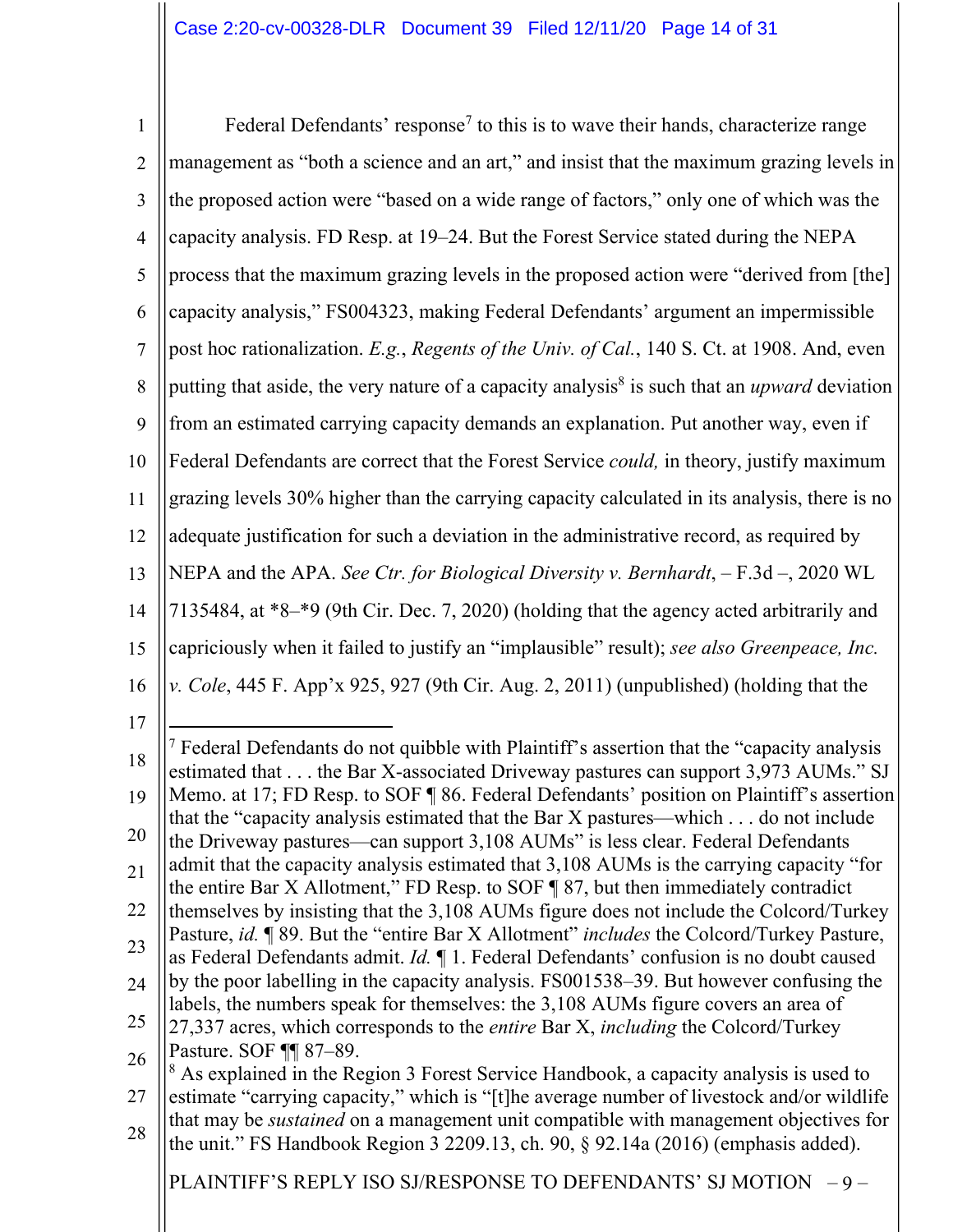1 2 3 4 5 6 Forest Service acted arbitrarily and capriciously because it "failed to explain how it ended up with a table that identifies 100 deer per square mile as a maximum carrying capacity, but allows 130 deer per square mile as a potential carrying capacity"). Of course, it is not surprising that there is no such justification, as it appears that the agency didn't *intentionally* set the maximum grazing level in the proposed action 30% higher than the calculated capacity, but rather made a mathematical error. *See supra* n.6.

7 8 9 10 11 12 13 14 15 16 17 18 19 20 21 22 23 *Second*, the Forest Service incorrectly calculated and reported the amount of grazing that has occurred on the Bar X pastures in recent years. SJ Memo. at 15–18. Based on the annual operating instructions ("AOIs") over the relevant period and the Forest Service's own summary of those AOIs, the amount of grazing on the Bar X pastures *plus* the associated Driveway pastures from 2008–2019 was 3,187 AUMs per year. SJ Memo. at 15. Looking only at the years 2013–2019, the average amount of grazing on the Bar X pastures *plus* the associated Driveway pastures was 3,716 AUMs per year. SOF ¶ 47. And yet the EA reports that grazing levels have "averaged 3,707 [AUMs] per year" on the Bar X *alone* and that grazing levels on the Bar-X-associated Driveway pastures averaged 1,720 AUMs from 2011–2018, for a total of around 5,400 AUMs per year—much higher than the actual values. FS006373–74. In other words, the Forest Service dramatically overstated the amount of grazing that has occurred on the Bar X and associated Driveway pastures in recent years. This error violated NEPA's requirement to accurately assess baseline conditions as well as NEPA's requirement to present non-misleading information to the public and decisionmakers. *See Great Basin Res. Watch v. Bureau of Land Mgmt.*, 844 F.3d 1095 1101 (9th Cir. 2016) (baseline conditions); *Marten*, 883 F.3d at 795 (non-misleading information).

PLAINTIFF'S REPLY ISO SJ/RESPONSE TO DEFENDANTS' SJ MOTION -10-24 25 26 27 28 Federal Defendants' primary response to this is to accuse Plaintiff of "recalculating and reframing the agency's own data in an attempt to make it appear faulty and misleading" and to insist that this Court should not scrutinize the Forest Service's calculations and numerical claims. FD Resp. at 3, 19–24. As discussed *supra* pp. 5–7, there is nothing inappropriate about this Court (or Plaintiff) checking the Forest Service's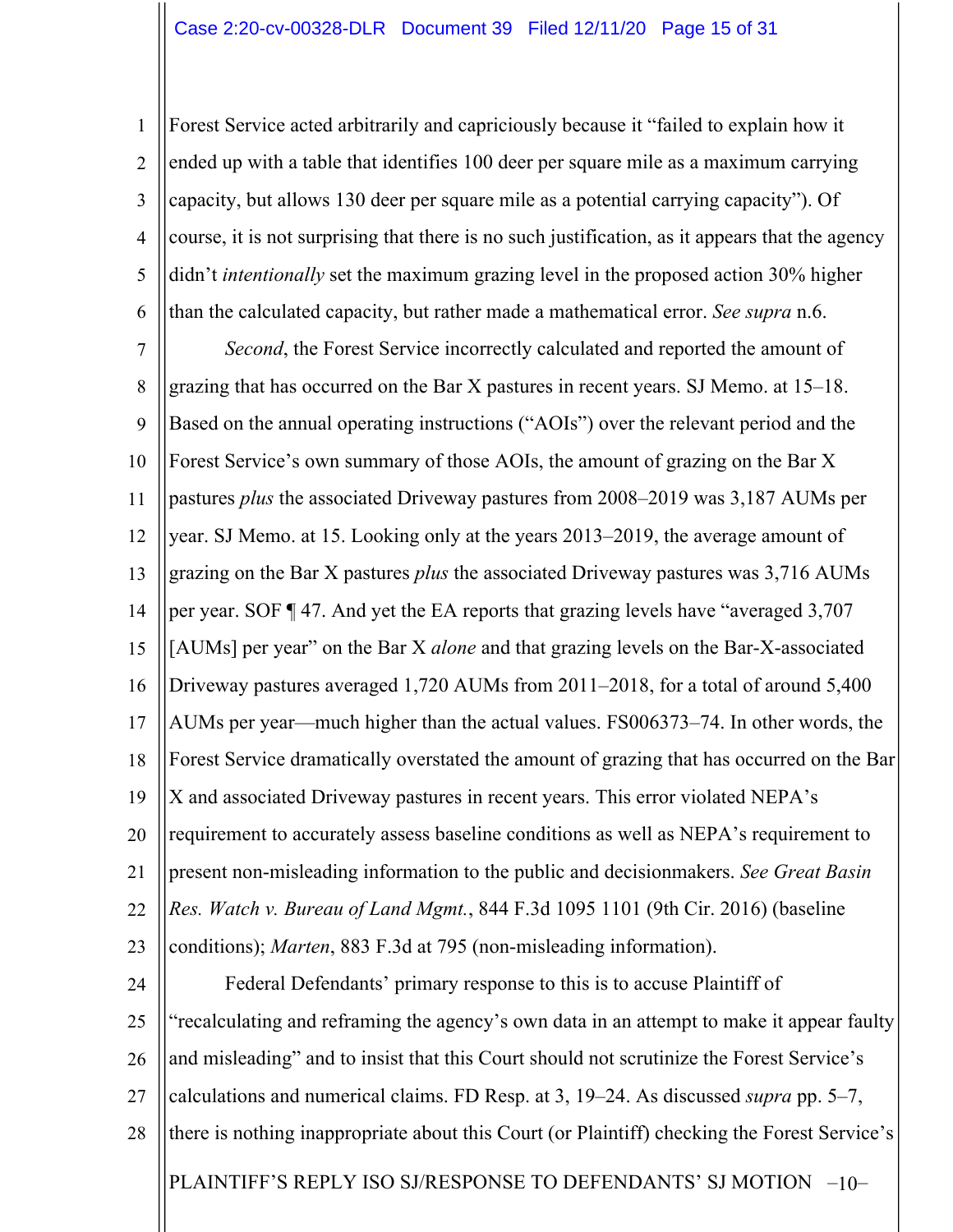1 2 3 4 math or ensuring that the agency correctly interpreted its own data—or, as the D.C. Circuit put it, ensuring that the agency "in fact calculated that which it sought to calculate." *Ala. Power Co.*, 773 F.2d at 367. Indeed, the APA and NEPA demand as much. *Siskiyou Reg'l Educ. Project*, 565 F.3d at 554; 40 C.F.R. § 1500.1(b) (2019).

5 6 7 8 9 10 11 12 13 14 15 16 17 18 19 20 21 22 23 24 25 26 27 Federal Defendants also offer an incorrect "interpretation" of the historical grazing data in a doomed attempt to salvage the Forest Service's faulty analysis. Federal Defendants insist that the maximum amount of grazing permitted on the Bar X pastures (not including the associated Driveway pastures) under the new proposed action (4,002 AUMs per year) "is well within the range of Bar X authorizations over the last 12 years, and is not a dramatic departure from current authorizations as Plaintiff contends." FD Resp. at 23. That is simply wrong. The Forest Service's own table summarizing grazing levels in recent years, FS001676—which is based on, and consistent with, the AOIs from those years, SOF ¶ 44–45; FD Resp. to SOF (ECF No. 38) ¶ 48—includes all grazing on the Bar X pastures *plus* the associated Driveway pastures. *Compare* FS001676 (table listing grazing levels), *with* FS000001Sup–52Sup (AOIs listing grazing levels on a pasture-by-pasture basis, with Driveway pastures included). (Indeed, in their response to Plaintiff's statement of facts, Federal Defendants *admit this*. FD Resp. to SOF ¶¶ 46–47.) And according to those records, the average amount of grazing allowed on the Bar X pastures and associated Driveway pastures *combined* from 2013–2019 was 3,716 AUMs per year, which is *lower* than the maximum amount of grazing allowed on just the Bar X pastures, *not* including the Driveway pastures, under the proposed plan. FS006405. Thus, Federal Defendants are mistaken, as a factual matter, that the maximum grazing level under the new scheme is "well within the range of Bar X authorizations over the last 12 years." The maximum amount of grazing allowed on all pastures under the proposed scheme is nearly *three times higher* than the amount of grazing in recent years, and the maximum amount of grazing on just the Bar X pastures is *at least* 54% higher than grazing levels in recent years. SJ Memo. at 15–16; *see also* SOF ¶¶ 41–49.

28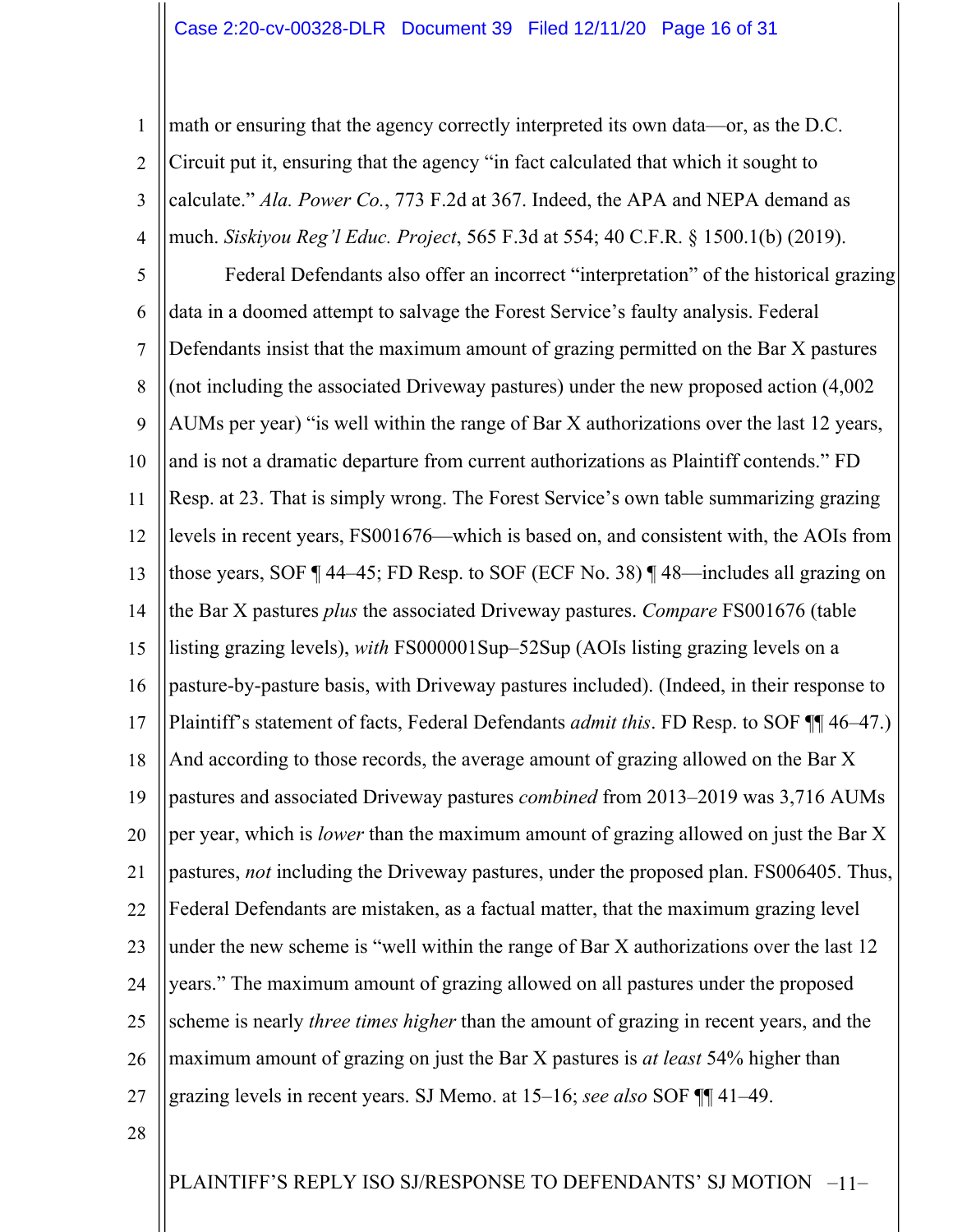1 2 3 4 5 6 7 8 9 10 11 12 13 14 15 16 17 18 19 20 21 22 23 24 25 26 27 28 Federal Defendants' last tactic is to downplay the importance of both of the Forest Service's errors. According to Federal Defendants, "[t]he authorization levels in the proposed action do not hinge on a single calculation of average historic stocking levels, nor does the EA suggest as much," FD Resp. at 21–22, and Plaintiff's attacks on the Forest Service's errors are "narrow mathematical challenges," *id.* at 23–24. In other words, even if the Forest Service made a few mistakes, it still "adequately analyzed the potential impacts of the proposed new grazing levels on current range conditions," and its approval of the new grazing scheme should be upheld. *Id.* This ignores both the magnitude and the nature of the agency's errors. Again, the Forest Service approved a grazing scheme that allows over 30% more grazing than the agency determined is ecologically sustainable, and the agency never bothered to explain the discrepancy. *Supra* pp. 8–10. That is not a minor mathematical error—it is either a *major* error or an unexplained disconnect between the "facts found" and the "choice made," either of which is unlawful. *See supra* pp. 5–7. As for the Forest Service's overstatement of the amount of grazing that has occurred on the Bar X in recent years, that error, considered alone or in combination with other misstatements by the agency,<sup>9</sup> misled both the public and decisionmakers about the effects of the new grazing scheme, obscuring the fact that it involves a *dramatic* increase from current grazing levels. SJ Memo. at 17–18. The recitation of such misleading information during the NEPA process violates the statute. **III. FEDERAL DEFENDANTS' RELIANCE ON ADAPTIVE MANAGEMENT IS MISPLACED.** Throughout their response, Federal Defendants point to adaptive management as the key feature of the new grazing scheme that will ensure that the scheme will not cause  $9$  As Plaintiff discussed in its opening summary judgment memorandum, the Forest Service made several misstatements aside from those concerning the amount of grazing that has occurred on the Bar X. SJ Memo. at 17–18. For instance, the Forest Service falsely suggested that grazing was allowed on the Colcord/Turkey Pasture in 2015 and 2018 on a trial basis in order to collect data, when in fact no utilization data was gathered following the 2015 grazing season and there was no grazing at all on the pasture in 2018. *Id.* Federal Defendants do not even address those misleading statements in their response.

PLAINTIFF'S REPLY ISO SJ/RESPONSE TO DEFENDANTS' SJ MOTION −12− |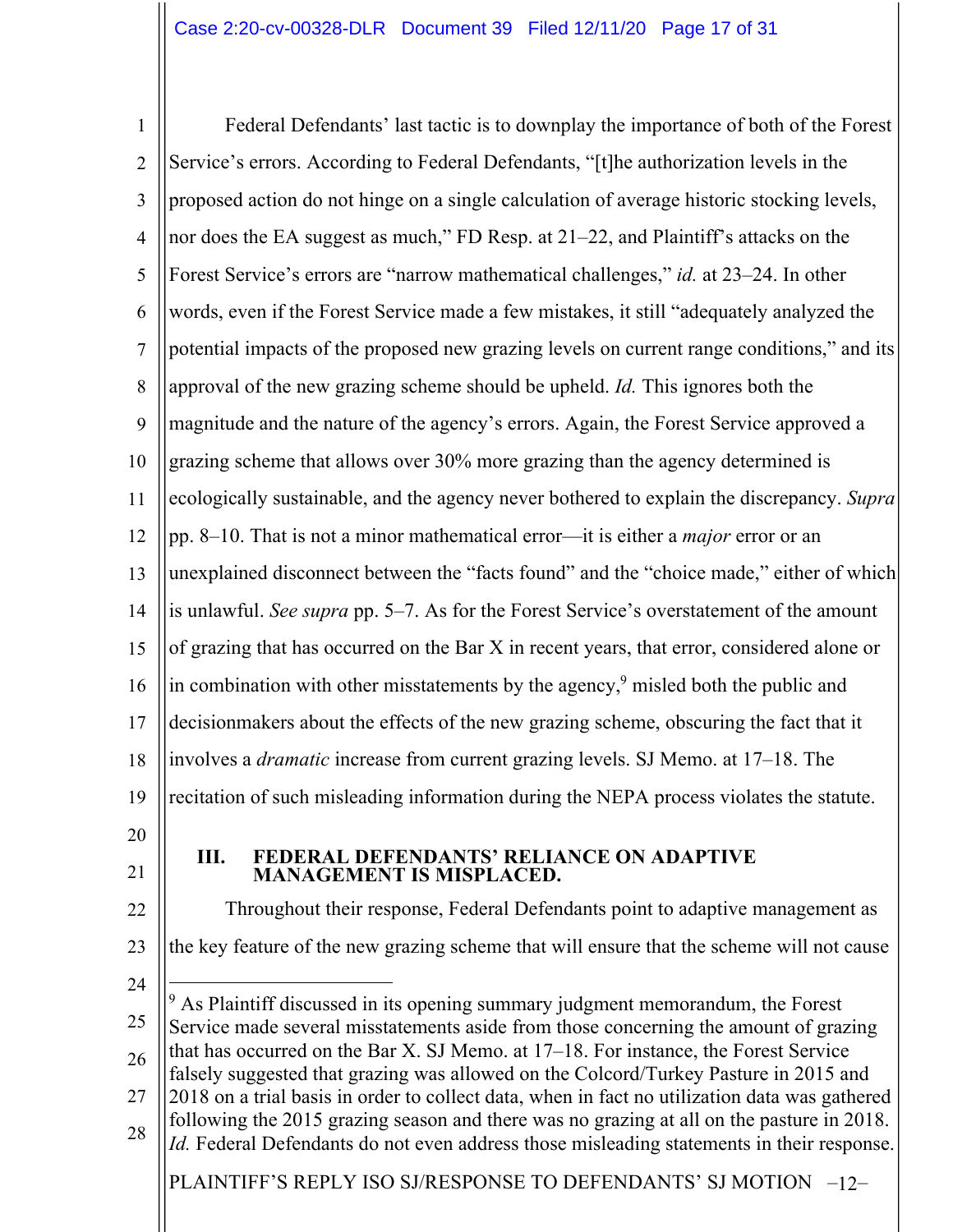1 2 3 4 5 6 significant harm to the environment and/or violate the Tonto Forest Plan. FD Resp. at 26– 30, 34–35. This echoes the Forest Service's repeated claims during the NEPA process that adaptive management will ensure that greatly increasing the amount of grazing allowed on the Bar X and re-opening the long-closed pastures to grazing will somehow *improve* conditions and move the area toward the desired conditions laid out in the Tonto Forest Plan. *E.g.*, FS006409; FS006524.

7 8 9 10 11 12 13 14 15 The problem with the reliance on their adaptive management plan is that the Forest Service has *already been using* almost identical methods on the Bar X for years, and it has not helped environmental resources on the Bar X meet the desired conditions laid out in the Forest Plan. SJ Memo. at 23–26; SOF ¶¶ 30–40. Federal Defendants insist that the new grazing scheme "implements a formal and more robust system of adaptive management that would allow the Forest Service to continually modify grazing systems as needed to meet objectives throughout the action area." FD Resp. at 17–18. But it is difficult to see how the new adaptive management system actually differs from the system that has been in place in recent years. The table below compares the "new"

|  |  | 16   adaptive management scheme to existing practices: |  |  |  |
|--|--|--------------------------------------------------------|--|--|--|
|--|--|--------------------------------------------------------|--|--|--|

| 17 | "New" Adaptive Management Scheme                                                | <b>Existing Practices</b>                                                            |
|----|---------------------------------------------------------------------------------|--------------------------------------------------------------------------------------|
| 18 | "Effectiveness monitoring," including<br>"measurements to track long-term       | Annual collection of data at monitoring<br>sites in connection with the "Reading the |
| 19 | condition and trend of upland and riparian                                      | Range" program, including "data on                                                   |
| 20 | vegetation, soil, and watersheds," which<br>would then be used "to determine if | herbaceous and half shrub vegetative<br>cover, utilization monitoring, forage        |
| 21 | management is achieving desired resource<br>conditions, if changes in resource  | production, frequency, browse<br>monitoring, onsite precipitation data, and          |
| 22 | condition are related to management, and                                        | characterization of soils." FS006378-79.                                             |
| 23 | to determine if modifications in<br>management are necessary." FS006416.        | "Long term vegetative trend can be<br>extrapolated from these data into the          |
| 24 | "Monitoring would occur at established                                          | future." FS006378. This data is then used                                            |
| 25 | permanent monitoring points. Both<br>qualitative and quantitative monitoring    | "to assist rangeland managers in making<br>timely decisions relative to livestock    |
| 26 | methods would be used" Id.                                                      | management," id., and to "aid [Forest]<br>Service] personnel in adjusting            |
| 27 |                                                                                 | management to achieve goals set for                                                  |
| 28 |                                                                                 | the allotment," Ex. $4$ (ECF No. 35-4) at 3.                                         |

PLAINTIFF'S REPLY ISO SJ/RESPONSE TO DEFENDANTS' SJ MOTION –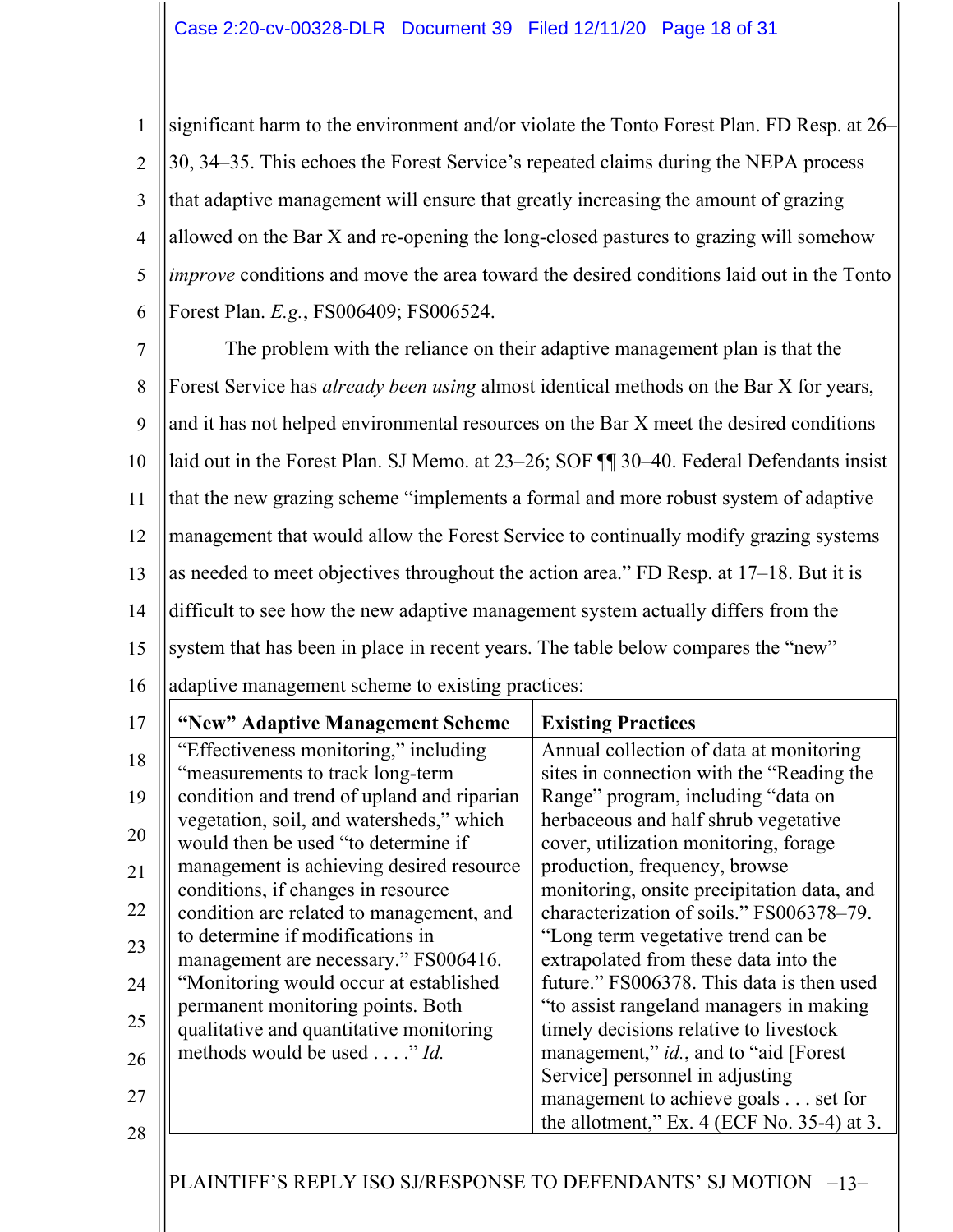| $\mathbf{1}$   | "Implementation monitoring would occur<br>yearly and would include such things as | "Production and utilization data has been<br>gathered at key area monitoring sites at |
|----------------|-----------------------------------------------------------------------------------|---------------------------------------------------------------------------------------|
| $\overline{2}$ | inspection reports, forage utilization                                            | the same time [as] Reading the Range                                                  |
|                | measurements in key areas, livestock                                              | " FS006380. This data has been used                                                   |
| $\mathfrak{Z}$ | counts, and facilities inspections. The                                           | to confirm that conservative grazing                                                  |
| $\overline{4}$ | purpose of implementation monitoring is                                           | management is occurring. Id.; see also                                                |
|                | to determine if grazing meets conservative                                        | FS000008Sup (2010 AOI stating that                                                    |
| 5              | use guidelines in upland and riparian                                             | utilization data will be gathered at the end                                          |
| 6              | areas." FS006416-17.                                                              | of the growing season to confirm                                                      |
|                |                                                                                   | conservative use). "Forest personnel may                                              |
| $\overline{7}$ |                                                                                   | conduct periodic brief inspections of                                                 |
|                |                                                                                   | pastures at any time to verify actual                                                 |
| 8              |                                                                                   | use, improvement conditions, or other                                                 |
| 9              |                                                                                   | non-range related activity." FS000024Sup.                                             |
|                | Monitoring of utilization on key forage                                           | Annual end-of-season utilization                                                      |
| 10             | species as part of annual implementation                                          | monitoring, <i>supra</i> , as well as evaluations                                     |
| 11             | monitoring. FS006417. "Information                                                | of grazing intensity "during the growing                                              |
|                | would be collected through routine pasture                                        | season in order to practice pro-active                                                |
| 12             | inspections and end of season utilization                                         | management and make necessary                                                         |
|                | monitoring." Id. Information would be                                             | management changes needed for plant                                                   |
| 13             | used "to make decisions about the timing,                                         | development and recovery," SOF ¶ 37.                                                  |
| 14             | intensity, duration, or frequency of                                              | Utilization and other data are used "to                                               |
|                | livestock grazing in a given grazing                                              | make informed management                                                              |
| 15             | season." Id.                                                                      | recommendations concerning pasture                                                    |
| 16             |                                                                                   | moves and stocking rates." Id. Actual                                                 |
|                |                                                                                   | grazing times on any given pasture "may                                               |
| 17             |                                                                                   | vary depend[ing] upon soil and range                                                  |
| 18             |                                                                                   | conditions, conflicts with or for protection                                          |
|                |                                                                                   | of wildlife, water availability, utilization                                          |
| 19             |                                                                                   | levels and time required to move                                                      |
| 20             |                                                                                   | livestock." $Id. \P 38$ .                                                             |
|                | "Riparian components in key reaches<br>would be monitored using riparian          | Annual utilization monitoring, supra, to<br>ensure conservative use guidelines are    |
| 21             | utilization measurements (implementation                                          | being met, e.g., FS000008Sup. Since                                                   |
|                | monitoring) $\ldots$ " FS006417. "[U]se                                           | 2016, conservative use guidelines for                                                 |
| 22             | guidelines for riparian components are as                                         | riparian areas are as follows: riparian                                               |
| 23             | follows: obligate riparian tree species-                                          | woody-50 percent of leaders on the                                                    |
|                | limit use to less than 50 percent of                                              | upper 1/3 of plants up to 6 feet tall;                                                |
| 24             | terminal leaders (top one third of plant) on                                      | herbaceous vegetation—40 percent of                                                   |
| 25             | palatable riparian tree species accessible                                        | plant species biomass and maintain 6–8                                                |
|                | to livestock (usually less than 6 feet tall);                                     | inches of stubble height on deergrass. SOF                                            |
| 26             | deergrass—limit use to less than 40                                               | 136. "The use on key species in key areas                                             |
| 27             | percent of plant species biomass;                                                 | will ultimately determine the length of the                                           |
|                | emergent species—maintain six to                                                  | grazing period in each pasture." Id. ¶ 39.                                            |
| 28             | eight inches of stubble height during the                                         |                                                                                       |
|                |                                                                                   |                                                                                       |

PLAINTIFF'S REPLY ISO SJ/RESPONSE TO DEFENDANTS' SJ MOTION -14-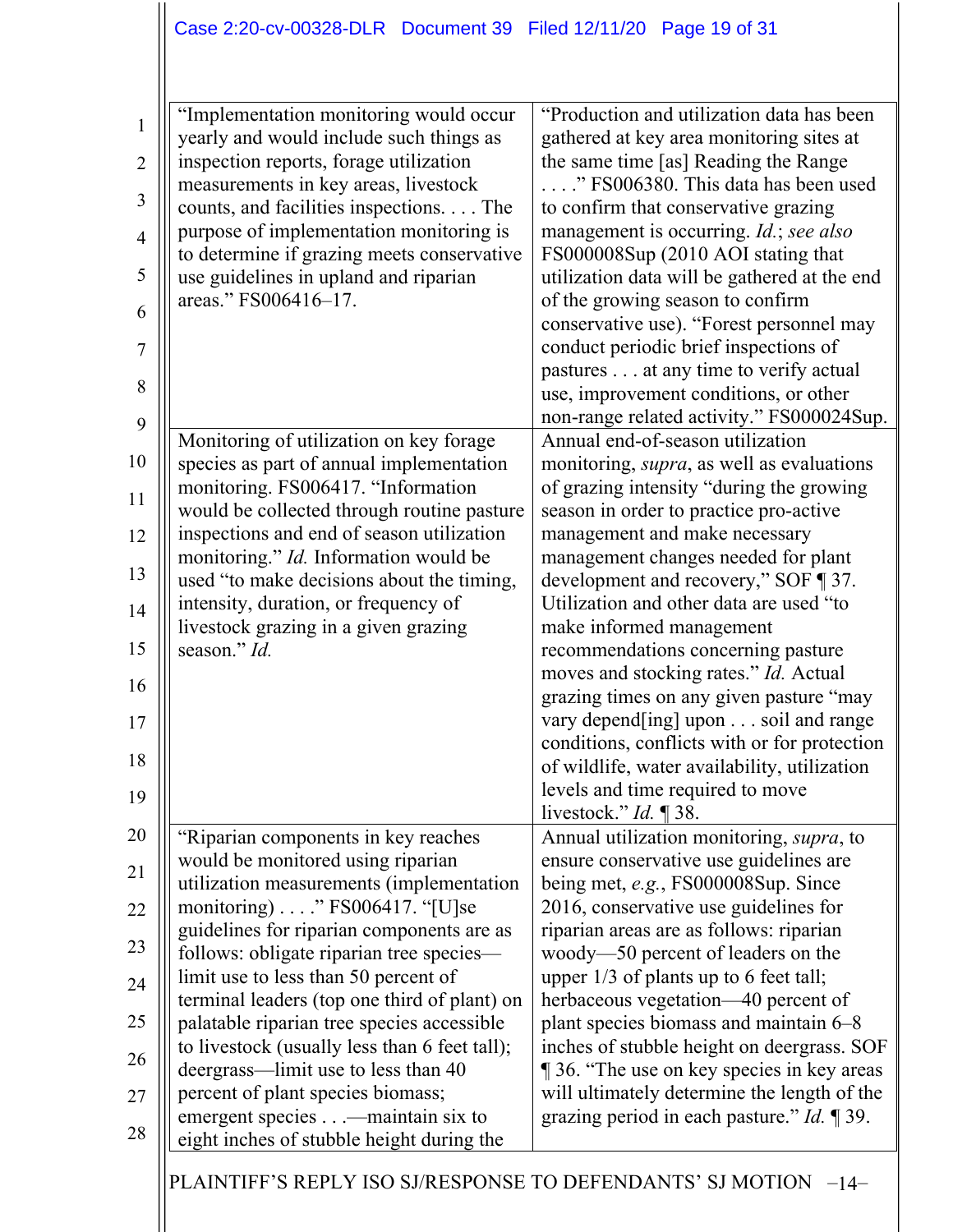| $\mathbf{1}$     | grazing period." Id. "If utilization reaches<br>limits of recommended allowable use,      |                                                                                             |  |
|------------------|-------------------------------------------------------------------------------------------|---------------------------------------------------------------------------------------------|--|
| $\overline{2}$   | livestock would be moved from the                                                         |                                                                                             |  |
| 3                | critical area or pasture considering time of<br>year and extent of area involved."        |                                                                                             |  |
| $\overline{4}$   | FS006418.                                                                                 |                                                                                             |  |
|                  | "Necessary annual adjustments to grazing                                                  | "Utilization data will be coupled with                                                      |  |
| 5                | management on the allotment would be<br>implemented through the AOI, which                | other information such as vegetation<br>condition, forage plant production and              |  |
| 6                | would adjust use to be consistent with                                                    | vigor, soil and watershed condition, and                                                    |  |
| $\boldsymbol{7}$ | current vegetation productivity and                                                       | long term trends, in order to make                                                          |  |
| 8                | resource conditions. The AOI may change<br>season of use and pasture rest periods and     | informed management recommendations<br>concerning pasture moves and stocking                |  |
| 9                | may also include mitigation measures to                                                   | rates." SOF $\P$ 37. In any given year, the                                                 |  |
| 10               | avoid or minimize effects to wildlife, soil,                                              | actual rotation schedule is subject to                                                      |  |
|                  | and water quality. Modifications to the<br>AOI may be implemented at any time             | change based on a variety of factors,<br>including "climatic conditions, wildfire,          |  |
| 11               | throughout the grazing season in response                                                 | noxious weeds, soil and range conditions,                                                   |  |
| 12               | to current resources conditions or<br>unforeseen environmental concerns such              | conflicts with or for protection of wildlife,<br>water availability, utilization levels and |  |
| 13               | as drought, fire, flood, etc." FS006419.                                                  | time required to move livestock." SOF                                                       |  |
| 14               |                                                                                           | $\P$ 38.                                                                                    |  |
| 15               |                                                                                           |                                                                                             |  |
| 16               | As the above table demonstrates, the "new" adaptive management scheme looks eerily        |                                                                                             |  |
|                  | similar to what the Forest Service has already been doing; it appears that the agency has |                                                                                             |  |
| 17               | just poured old wine into a new bottle.                                                   |                                                                                             |  |
| 18               | There is another powerful piece of evidence that the Forest Service has, in effect,       |                                                                                             |  |
| 19               | been practicing adaptive management on the Bar X for years: in 2007, the agency           |                                                                                             |  |
| 20               |                                                                                           |                                                                                             |  |
| 21               | informed the USFWS that it would be practicing adaptive management on the Bar X. In a     |                                                                                             |  |
| 22               | biological assessment ("BA") prepared that year as part of the agencies' ESA              |                                                                                             |  |
| 23               | consultation over grazing on 33 allotments on the Tonto National Forest—including the     |                                                                                             |  |
| 24               | Bar X—the Forest Service informed the USFWS that it had "adopted a policy of              |                                                                                             |  |
|                  | rangeland adaptive management" two years prior and that its proposed action included      |                                                                                             |  |
| 25               | that policy. FS000978–82. The description of the proposed action included a discussion    |                                                                                             |  |
| 26               | of adaptive management/monitoring very similar to the discussion in the Final EA in this  |                                                                                             |  |
| 27               | case. Compare FS000979–80 (discussion of monitoring in the 2007 BA), with                 |                                                                                             |  |
| 28               |                                                                                           |                                                                                             |  |
|                  | PLAINTIFF'S REPLY ISO SJ/RESPONSE TO DEFENDANTS' SJ MOTION -15-                           |                                                                                             |  |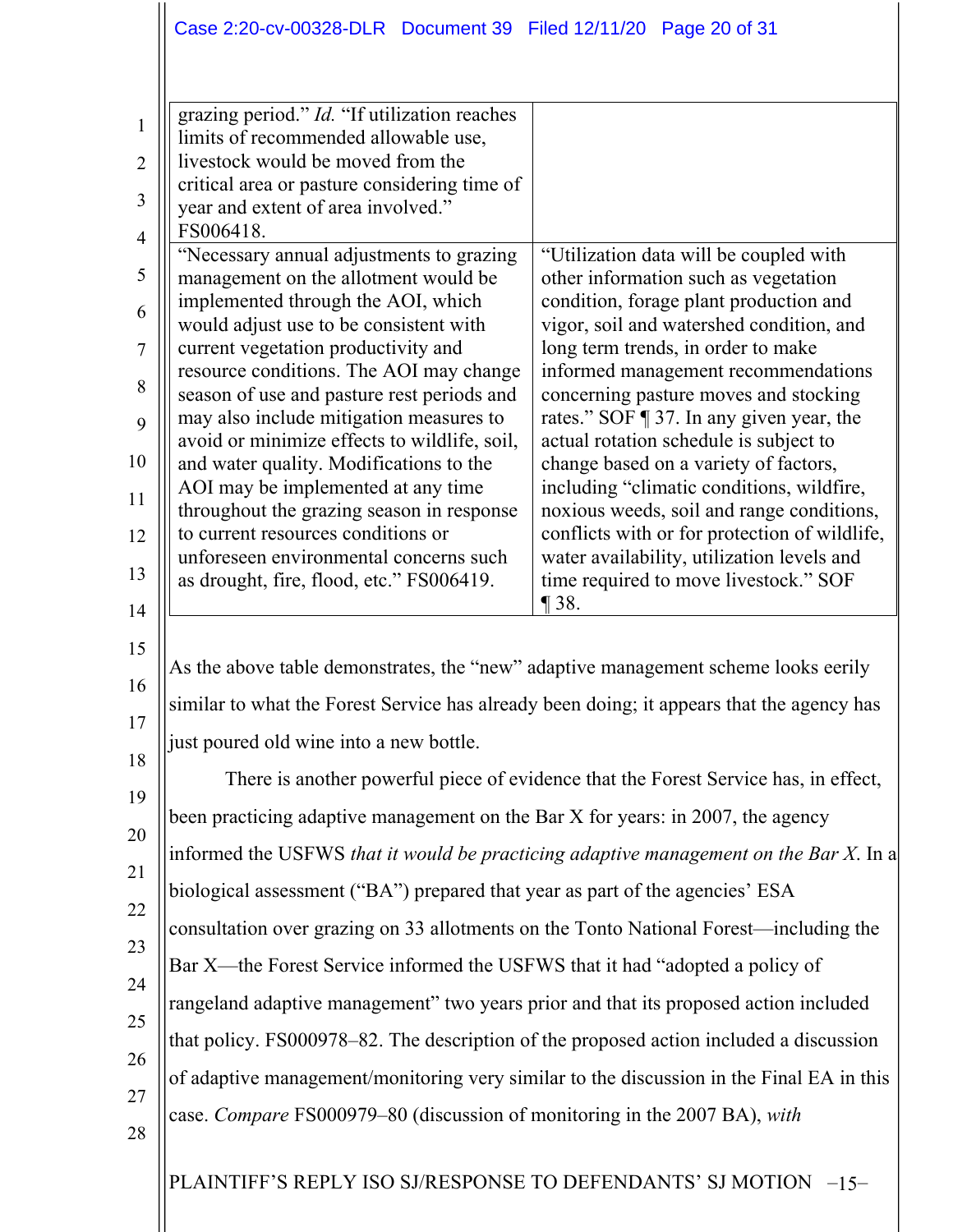1 2 3 4 5 6 7 8 9 10 FS006416–18 (discussion of monitoring in the Final EA). The similarities are not surprising, as both actions followed guidance from the same portion of the Forest Service Handbook. *Compare* FS000978 (citing FS Handbook 2209.13, ch. 90 (2005)), *with*  FS006404 (same). Although the Forest Service did not, at that time, incorporate the new monitoring/adaptive management scheme into the allotment management plan ("AMP") for the Bar X, the agency did state that it would be implementing the new monitoring/adaptive management scheme on the Bar X (and the 32 other allotments) *even without* such changes to the AMP. FS000981. Thus, it appears that the Forest Service has been using a management scheme substantially similar to the "new" adapative management scheme since at least 2007–2008.

11 12 13 14 15 16 17 18 19 20 21 22 23 24 25 26 27 28 In reality, the Forest Service's new grazing scheme is just the old scheme, but with a *far* greater amount of grazing allowed than in recent years. *See supra* pp. 10–11 (more grazing), 12–16 (same scheme). As Plaintiff discussed in its opening summary judgment memorandum, current conditions on the Bar X, even on the pastures long closed to grazing, are far from ideal, with soil, water, and wildlife resources particularly impaired. SJ Memo. at 23–28. The notion that opening up the long-closed pastures to grazing and dramatically increasing the total amount of grazing allowed on the Bar X will somehow *improve* the condition of those resources seems implausible, and the Forest Service's explanation—adaptive management—falls apart on close inspection, because the "new" adaptive management really represents a continuation of current management practices. In short, the Forest Service failed to take a "hard look" at the effects of its new grazing scheme, and to connect the dots between the facts in the record and its conclusions, because it unreasonably relied on the ameliorative effects of a management scheme that has proven insufficient even under current grazing levels. *See Rose*, 921 F.3d at 1190–91 ("NEPA . . . require[s] [agencies] to articulate a rational connection between the facts found and the choice made instead of relying on an ipse dixit assessment of environmental impacts over . . . contrary . . . data" (cleaned up)); *see also* SJ Memo. at 23–28.

PLAINTIFF'S REPLY ISO SJ/RESPONSE TO DEFENDANTS' SJ MOTION -16-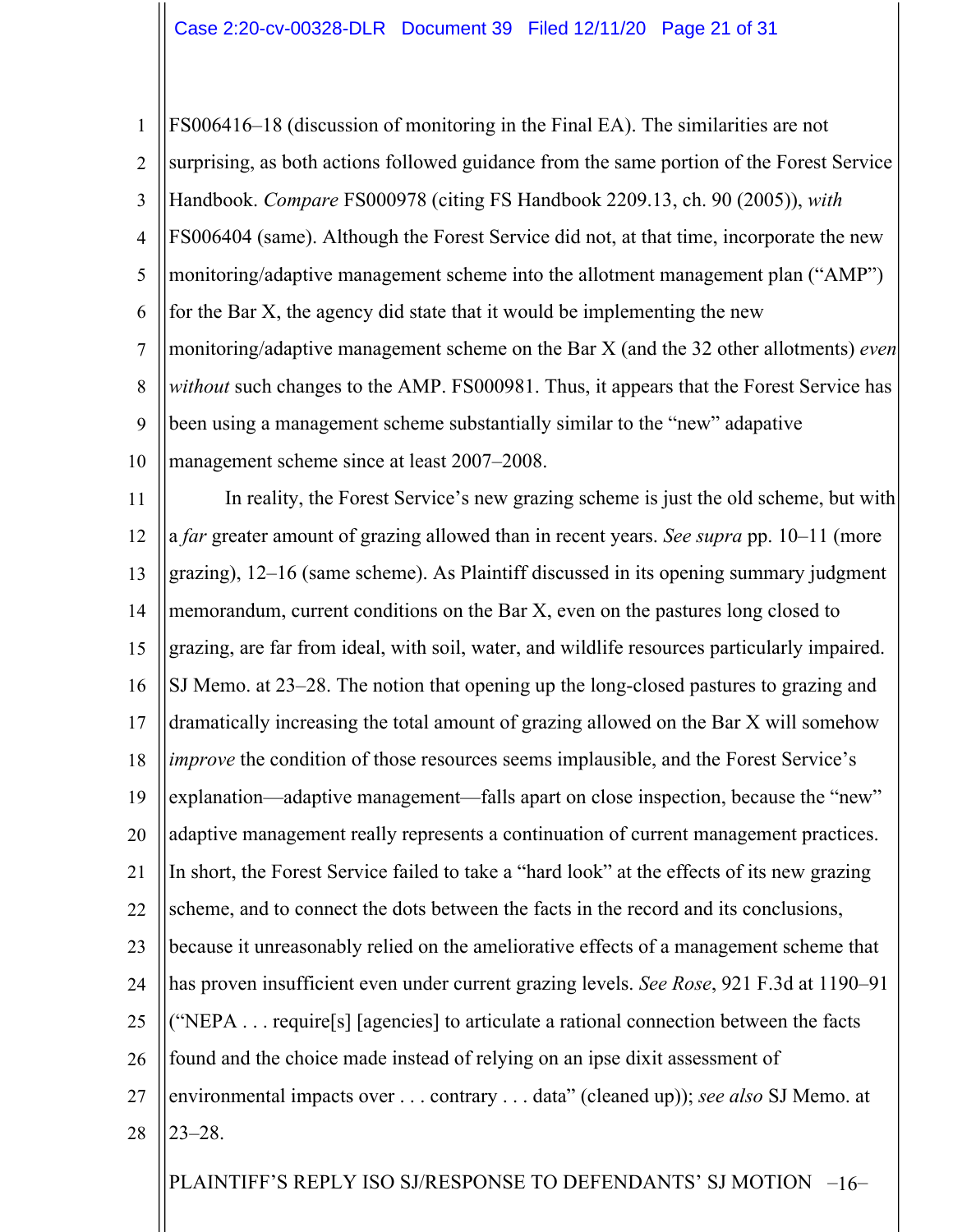1 2

## **IV. CONTRARY TO FEDERAL DEFENDANTS' ARGUMENT, AN EIS IS REQUIRED BECAUSE THERE ARE "SUBSTANTIAL QUESTIONS" AS TO THE EFFECTS OF THE NEW GRAZING SCHEME.**

3 4 5 6 7 8 9 10 11 12 13 14 15 16 17 18 19 Federal Defendants argue that the Forest Service was not required to prepare an EIS because there are not "substantial questions" as to whether the new grazing scheme "may have a significant effect on the environment."<sup>10</sup> FD Resp. at 29–30. Federal Defendants maintain that they "reasonably determined that the action is not likely to adversely affect" Mexican spotted owl and that there are no substantial questions about the Forest Service's NEPA analysis or reliance on adaptive management. *Id.* at 30. Both contentions are incorrect. *See infra* pp. 24–25 (Mexican spotted owl); *supra* pp. 8–16 (shortcomings of the Forest Service's NEPA analysis and its reliance on adaptive management). As discussed in Plaintiff's opening summary judgment memorandum, the new grazing scheme implicates both the "highly controversial" and "endangered species" intensity factors because of its likely effects on a variety of natural resources. SJ Memo. at 29–30; *see also* 40 C.F.R. § 1508.27(b) (2019) (setting out factors for agencies to consider when assessing a proposed action's "intensity"). Tellingly, Federal Defendants barely address Plaintiff's argument that the chosen grazing scheme also implicates the "public health or safety" and "highly controversial" intensity factors because of the probable aesthetic, economic, social, and health impacts to the Colcord and Ponderosa communities. SJ Memo. at 29–30. As discussed *supra* pp.

- 20 3–5, Federal Defendants' sole mention of the aesthetic, economic, social, and health
- 21 impacts to the communities involves repeating the "build a fence" line employed by the
- 22
- 23 24 25 26 27 28  $10$  In their response, Federal Defendants somewhat conflate the issue of the EA's adequacy with the issue of whether it was lawful for the Forest Service to prepare an EA rather than an EIS. FD Resp. at 19–30. These are, however, separate issues. *CBD v. NHTSA*, 538 F.3d at 1225–27. For the reasons discussed in Plaintiff's opening summary judgment memorandum, SJ Memo. at 9–28, and *supra* Parts I–III, the Forest Service's EA is inadequate under NEPA and the APA, and that is true *regardless* of whether an EIS was clearly required. *CBD v. NHTSA*, 538 F.3d at 1225–27. Put another way, even if this Court finds that Plaintiff has not raised "substantial questions" as to whether the proposed action will have significant effects—thus requiring an EIS—it does not necessarily follow that the EA prepared by the Forest Service is legally adequate.

PLAINTIFF'S REPLY ISO SJ/RESPONSE TO DEFENDANTS' SJ MOTION -17-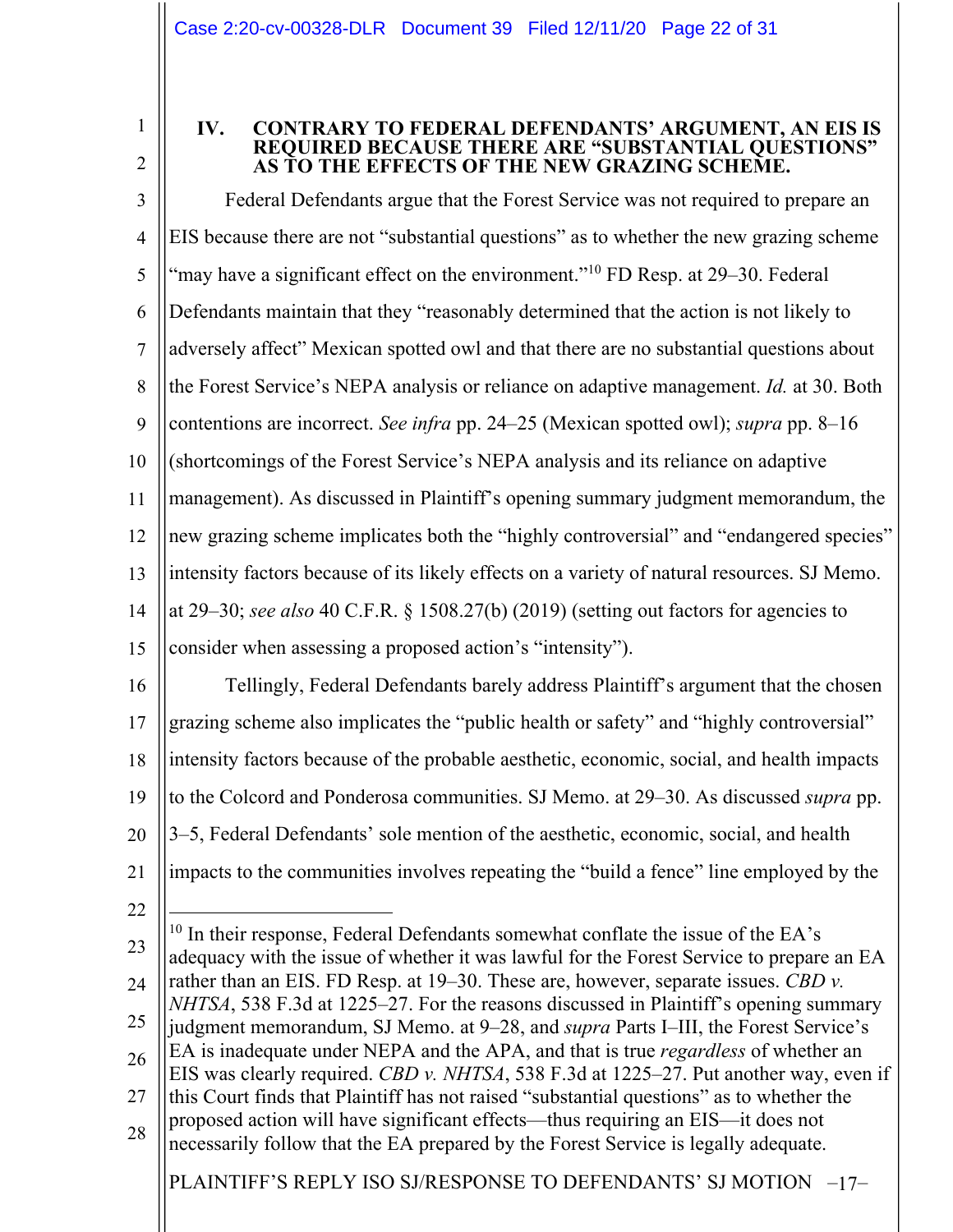1 2 3 4 5 6 7 8 9 10 11 12 13 Forest Service throughout the NEPA process and downplaying the concerns of community members. FD Resp. at 30 n.8. Specifically, Federal Defendants state that the "context" of the proposed grazing scheme<sup>11</sup> "includes the fact that Arizona is an 'open range' state where, under state law, homeowners are responsible for fencing their property if they want to ensure cattle stay off their private land." *Id.* True enough, but, as explained in Plaintiff's opening summary judgment memorandum, many of the effects at issue would not be ameliorated by a fence, and fencing itself would have adverse effects on members of the Colcord and Ponderosa communities. SJ Memo. at 20–23; *see also*  SOF ¶ 63. Moreover, the "context" of the proposed action *also* includes the very important facts that, aside from 2015, there has been no grazing on the Colcord/Turkey Pasture since 1979 and that many members of the Colcord and Ponderosa communities have *never* (aside from 2015) had to deal with grazing in or next to their backyards. SOF ¶ 12, 28, 52, 58; FS002548.

14 15 16 17 18 19 20 21 22 23 24 25 26 The aesthetic, economic, social, and health effects raised by community members implicate the "public health or safety" intensity factor—something that the Forest Service failed to appreciate. FS006524. And the effects of the proposed grazing scheme on the Colcord and Ponderosa communities also implicate the "highly controversial" intensity factor, because information about those effects presented to the Forest Service during the NEPA process "cast[] serious doubt upon the reasonableness of [the] agency's conclusions." *WildEarth Guardians v. Provencio*, 923 F.3d 655, 673 (9th Cir. 2019) (citation omitted). Specifically, members of the Colcord and Ponderosa communities made it clear to the Forest Service that they (and recreators) "have come to rely on the absence of cattle on the Colcord/Turkey Pasture," SJ Memo. at 29, and that allowing grazing would therefore have serious adverse effects, *see* SOF ¶ 63, undercutting the Forest Service's claim that any effects would be insignificant because the communities <sup>11</sup> Determining whether a proposed action may have a "significant" effect—and thus

27 28 requires an EIS—involves evaluating the action's "context and intensity." *Blue Mtns. Biodiversity Proj. v. Blackwood*, 161 F.3d 1208, 1212 (9th Cir. 1998); 40 C.F.R. § 1508.27 (2019).

PLAINTIFF'S REPLY ISO SJ/RESPONSE TO DEFENDANTS' SJ MOTION -18-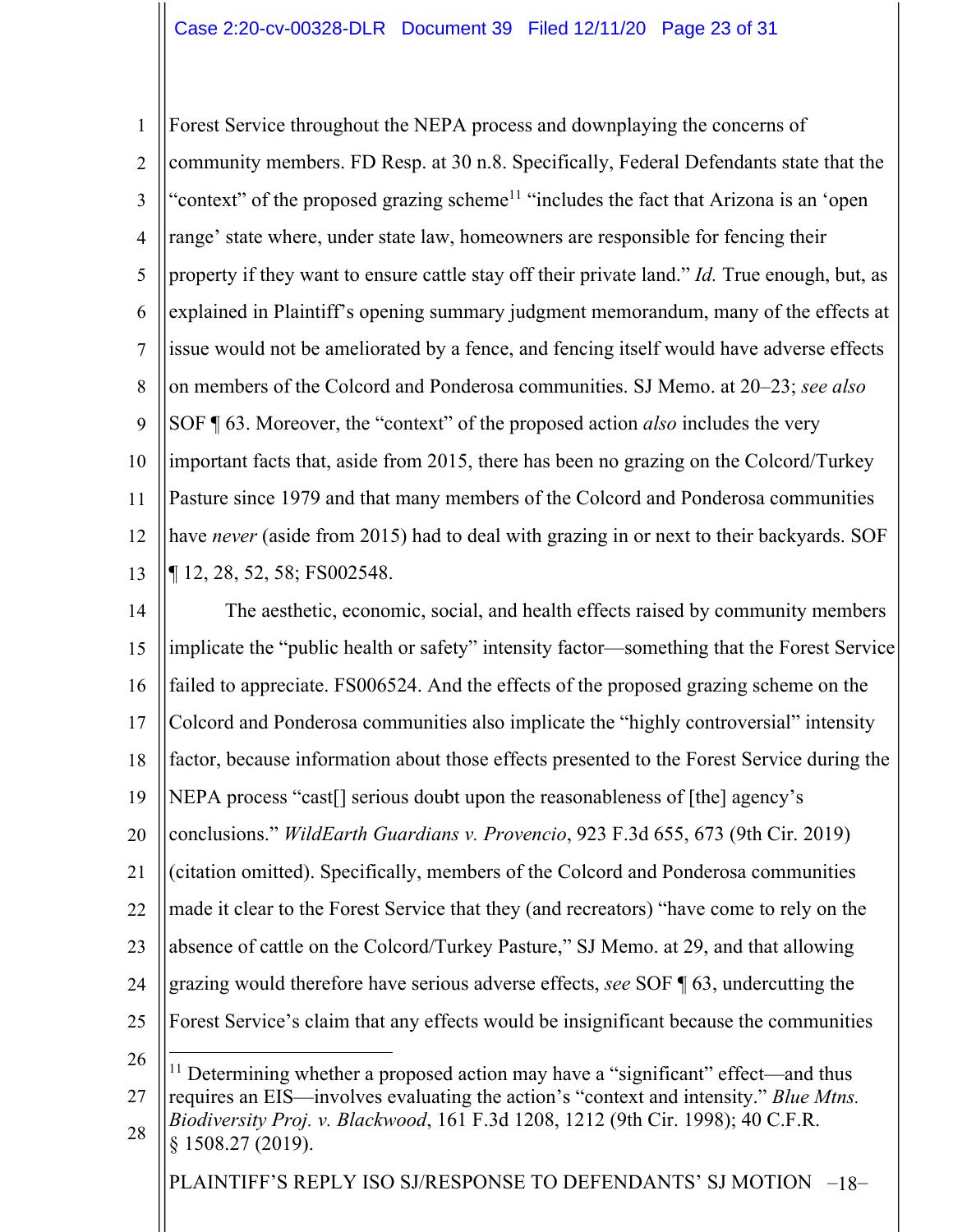1 2 3 4 5 6 7 8 9 10 11 12 13 14 "have always been within an active grazing allotment," FS006402–03. Indeed, the high level of concern and contention that occurred from the single year of grazing in 2015 demonstrates just how serious the effects might be of opening the Colcord/Turkey Pasture to grazing. *See* Olsson Decl. (ECF No. 35-1) ¶¶ 8–12 (discussing the effects on the communities from a single year of grazing on the Colcord/Turkey Pasture); FS001752 (same). This is precisely the sort of dispute about the "size, nature, or effect" of an action that implicates the "controversy" factor.12 *See Nat'l Parks & Conservation Ass'n v. Babbitt*, 241 F.3d 722, 736–37 (9th Cir. 2001) (concluding that the "controversy" factor was implicated where public "comments urged that the EA's analysis was incomplete, and the mitigation uncertain, . . . cast[ing] substantial doubt on the adequacy of the [agency's] methodology and data"), *abrogated on other grounds by Monsanto Co. v. Geertson Seed Farms*, 561 U.S. 139 (2010). The possible effects to various environmental resources from opening the Colcord/Turkey Pasture and increasing overall grazing levels—and the possible effects to

15 the Colcord and Ponderosa communities—are such that there are "substantial questions"

16 as to whether the proposed grazing scheme "*may* cause significant degradation of some

17 human environmental factor." *Provencio*, 923 F.3d at 668–69 (citation omitted and

18 emphasis added). Thus, the Forest Service must prepare an EIS.

- 19
- 20

23

28

# **V. FEDERAL DEFENDANTS CANNOT JUSTIFY THE FAILURE TO SERIOUSLY CONSIDER A "MIDDLE GROUND" ALTERNATIVE.**

21 22 Federal Defendants spend a large fraction of their response trying to justify the Forest Service's decision to seriously consider just two alternative actions: a "no grazing"

24 25 26 27 <sup>12</sup> The Forest Service was eager to point out that "public opposition [to] a proposed action" does not render the action "controversial" within the meaning of NEPA. FS006525. Federal Defendants, without using the same language, echo this sentiment in their response. FD Resp. at 30 n.8. That is an accurate statement of the law, but it misses the point: the proposal to allow grazing on the Colcord/Turkey Pasture is not "controversial" because the affected communities largely oppose it; it is "controversial" because members of the affected communities raised concerns about a host of probable

PLAINTIFF'S REPLY ISO SJ/RESPONSE TO DEFENDANTS' SJ MOTION -19effects from the action that undercut the Forest Service's assumptions and reasoning.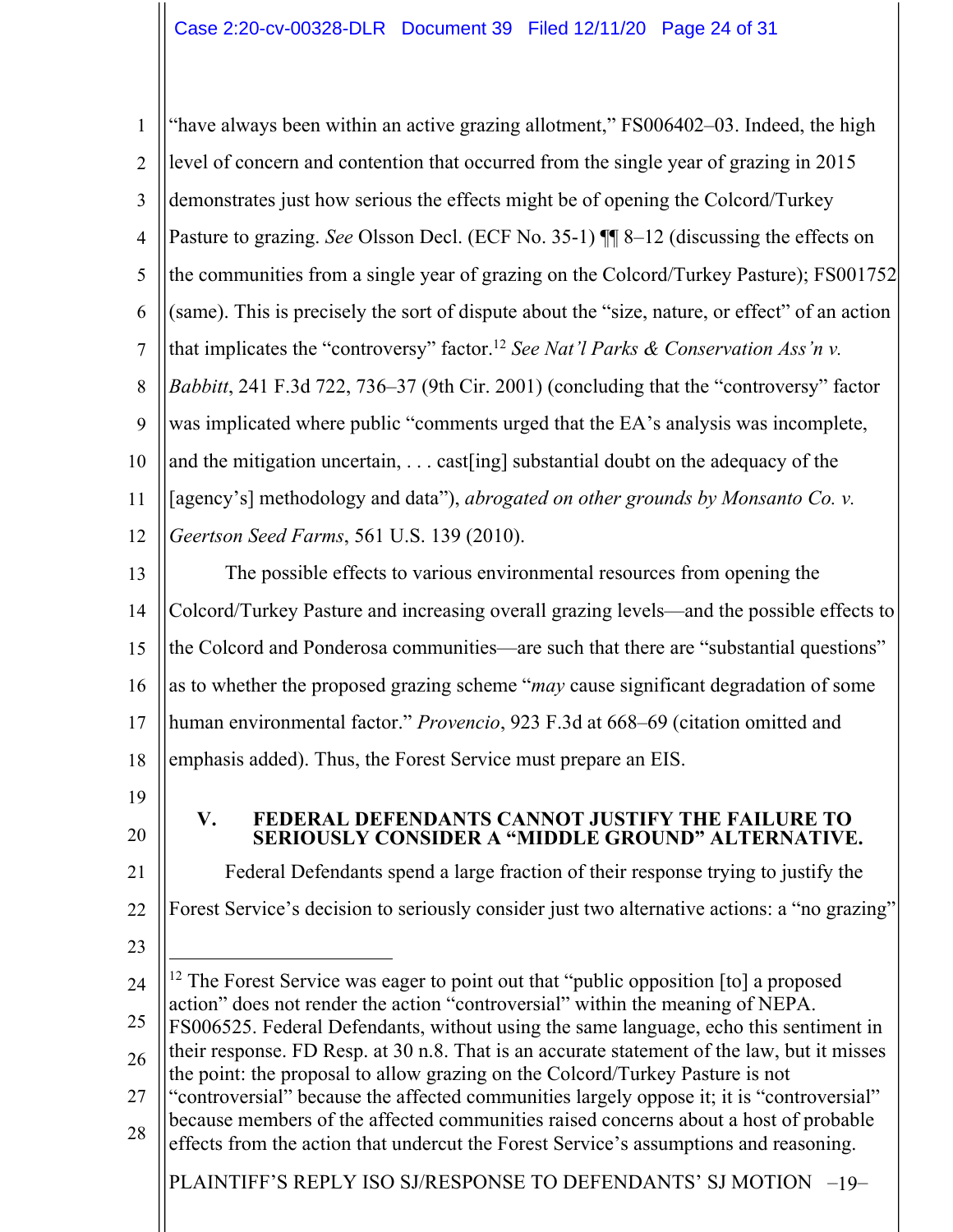1 2 3 4 5 alternative and the grazing scheme that was ultimately chosen. FD Resp. at 10–19. Their arguments, though, are either irrelevant or unconvincing. The record demonstrates that the Forest Service should have considered a "middle ground" alternative that would keep the Colcord/Turkey Pasture off-limits to grazing and that it never provided a legally adequate explanation for its refusal to do so, violating NEPA. SJ Memo. at 9–14.

6 7 8 9 10 11 12 13 14 15 16 17 Federal Defendants begin their "alternatives" argument with a vigorous defense of the "purpose and need" statement for the proposed action. FD Resp. at 11–13. But Plaintiff never attacked the purpose and need statement, for reasons that Federal Defendants' lengthy defense of the statement make clear: that statement is broad enough to accommodate a wide range of possible alternatives, including a "middle ground" alternative in which the Colcord/Turkey Pasture remains closed to grazing. SJ Memo. at 10–12. The purpose and need statement is suffused with an understanding that the Forest Service must balance competing interests when deciding where to authorize grazing and how much grazing to authorize on the Bar X. *See* FS006400–01; *see also infra* pp. 22–23. As Federal Defendants acknowledge, there is nothing in the statement—or the law—that requires the Forest Service to maximize grazing on the Bar X, *especially* when it comes to the Colcord/Turkey Pasture. FD Resp. at 18; *see also* SJ Memo. at 13 n.10.

18 19 20 21 22 23 24 25 26 Federal Defendants next argue that the Forest Service complied with NEPA's requirement to "thoroughly consider a no-action alternative" by giving full consideration to a "no grazing" alternative. FD Resp. at 13–14. This argument is not responsive to Plaintiff's claim. The gist of Plaintiff's alternatives claim is that the Forest Service should have given thorough consideration to at least one "middle ground" alternative, not necessarily a pure "no action" alternative (though a true "no action" alternative would keep the Colcord/Turkey Pasture closed to grazing). SJ Memo. at 10–14. The requirement to consider a "no action" alternative is separate and distinct from the requirement to consider all reasonable alternatives, and it is the latter requirement that the

- 27
- 28

PLAINTIFF'S REPLY ISO SJ/RESPONSE TO DEFENDANTS' SJ MOTION -20-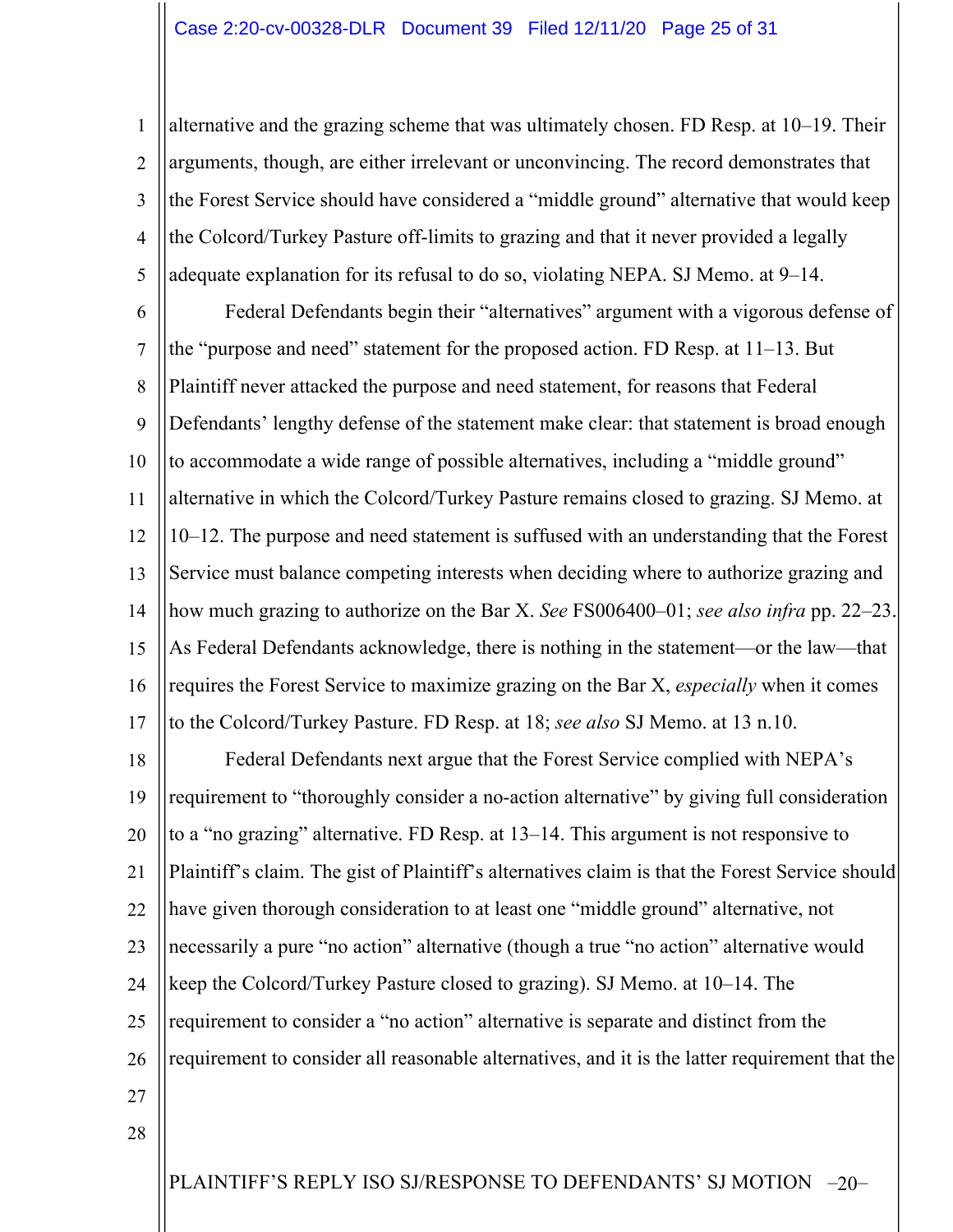### Case 2:20-cv-00328-DLR Document 39 Filed 12/11/20 Page 26 of 31

1 2 3 4 5 Forest Service violated by refusing to consider a middle ground alternative.13 *See Te-Moak Tribe of W. Shoshone of Nev. v. U.S. Dep't of Interior*, 608 F.3d 592, 601–02 (9th Cir. 2010) ("Agencies . . . must give full and meaningful consideration to all reasonable alternatives." (citation omitted)); 40 C.F.R. § 1502.14(d) (2019) (stating that EISs must include a "no action" alternative).

6 7 8 9 Federal Defendants then spend more than four-and-a-half pages arguing that the Forest Service provided a rational explanation for refusing to give serious consideration to a "middle ground" alternative. FD Resp. at 14–19. Federal Defendants' arguments on this point miss the mark.

10 11 12 13 14 15 16 17 18 19 20 *First*, even assuming that continuing current management would not allow for meaningful adaptive management<sup>14</sup> and that it was therefore reasonable for the Forest Service to refuse to consider a pure "no action" alternative, FD Resp. at 14–15, 17–18, it does not follow that it was reasonable to refuse to consider *any* "middle ground" alternative. The Forest Service could have simply considered a "middle ground" alternative in which the Colcord/Turkey Pasture remains closed to grazing and robust adaptive management is formally incorporated into the management of other pastures. SJ Memo. at 12–13. Plaintiff and members of the Colcord and Ponderosa communities did not ask the Forest Service to consider a pure "no action" alternative; what they asked the Forest Service to consider was *some* alternative in which the Colcord/Turkey Pasture remains closed to grazing. *E.g.*, FS002551.

21 22 23 24 *Second*, contrary to Federal Defendants' argument, FD Resp. at 15–16, the supposed flexibility of the chosen alternative does not obviate the need to thoroughly examine a "middle ground" alternative in which the Colcord/Turkey Pasture remains offlimits to grazing. Under the chosen alternative, grazing *might* not occur on the

25

26 27  $13$  Of course, the Forest Service's general practice of treating a "no grazing" alternative as the required "no action" alternative flies in the face of NEPA in cases where there is already grazing occurring in the subject area. In this case, though, there is no need to

28 challenge that practice. <sup>14</sup> Plaintiff disputes this. *See infra* pp. 12–16.

PLAINTIFF'S REPLY ISO SJ/RESPONSE TO DEFENDANTS' SJ MOTION -21-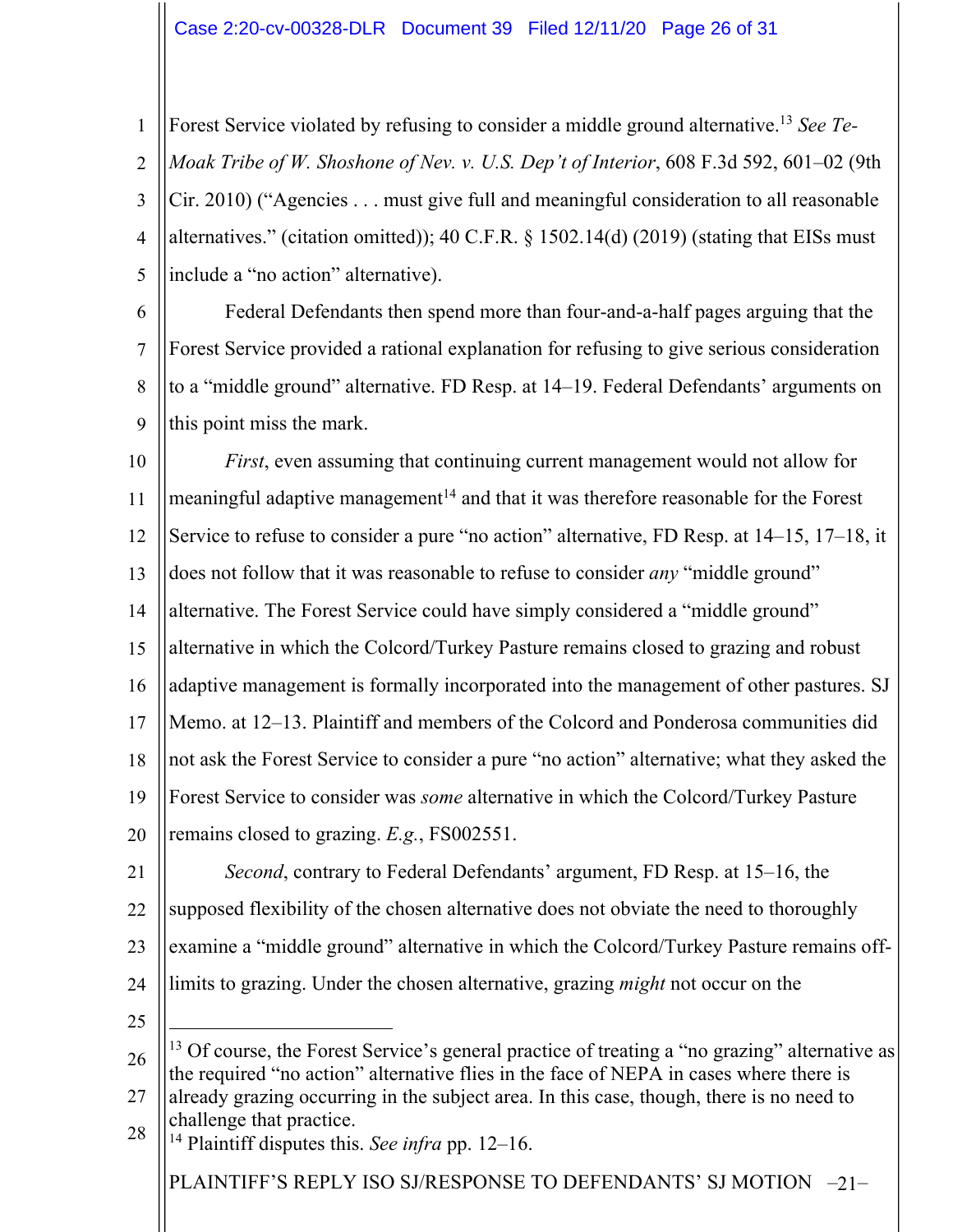1 2 3 4 5 6 7 8 9 10 11 12 13 14 15 16 17 Colcord/Turkey Pasture *every* year, but the Forest Service is free to allow grazing in any given year with little notice to the Colcord and Ponderosa communities and with no further NEPA analysis. FS006402, FS006409, FS006535–38; FS Handbook 2209.13, ch. 90, § 96.1 (2005); *see also* FS002934–35 (Region 3 version of the Forest Service Handbook). Under a "middle ground" alternative, on the other hand, the Colcord/Turkey Pasture would remain closed to grazing per the allotment management plan and term grazing permit, and any decision to open up the pasture would require further analysis and a public process. *See* FS Handbook 2209.13, ch. 90, §§ 94–96 (2005). These are two starkly different alternatives with very different consequences for the Colcord and Ponderosa communities, which is why members of the communities asked the Forest Service again and again to give full consideration to a "middle ground" alternative. SOF ¶ 64. Given how different these alternatives are, the Forest Service did not effectively analyze one when it analyzed the other. *See Westlands Water Dist. v. U.S. Dep't of the Interior*, 376 F.3d 853, 868 (9th Cir. 2004) (stating that an agency need not "undertake a separate analysis of alternatives which are not significantly distinguishable from alternatives actually considered, or which have substantially similar consequences" (citation and internal quotation omitted)).

18 19 20 21 22 23 24 *Third*, the purpose and need statement for the action is broad and does not prioritize grazing over other uses, and Federal Defendants' attempt to show otherwise is unconvincing. Federal Defendants point to the Forest Service's "reasons for prioritizing the project and the statement of need that lays out the statutory and policy directions to make suitable land available to grazing" in an effort to show that Plaintiff's interpretation of the purpose and need statement is "overly broad" and that the Forest Service set out to "prioritize" grazing on the Bar  $X<sub>1</sub><sup>15</sup>$  justifying its rejection of a "middle ground"

25

26

PLAINTIFF'S REPLY ISO SJ/RESPONSE TO DEFENDANTS' SJ MOTION -22-27 28 <sup>15</sup> A purpose and need statement prioritizing grazing on the Colcord/Turkey Pasture would arguably run afoul of NEPA, as grazing is not emphasized on that pasture under the Tonto Forest Plan. SJ Memo. at 13 n.10; *Alaska Survival v. Surface Transp. Bd.*, 705 F.3d 1073, 1085 (9th Cir. 2013) ("an agency must consider the statutory context of the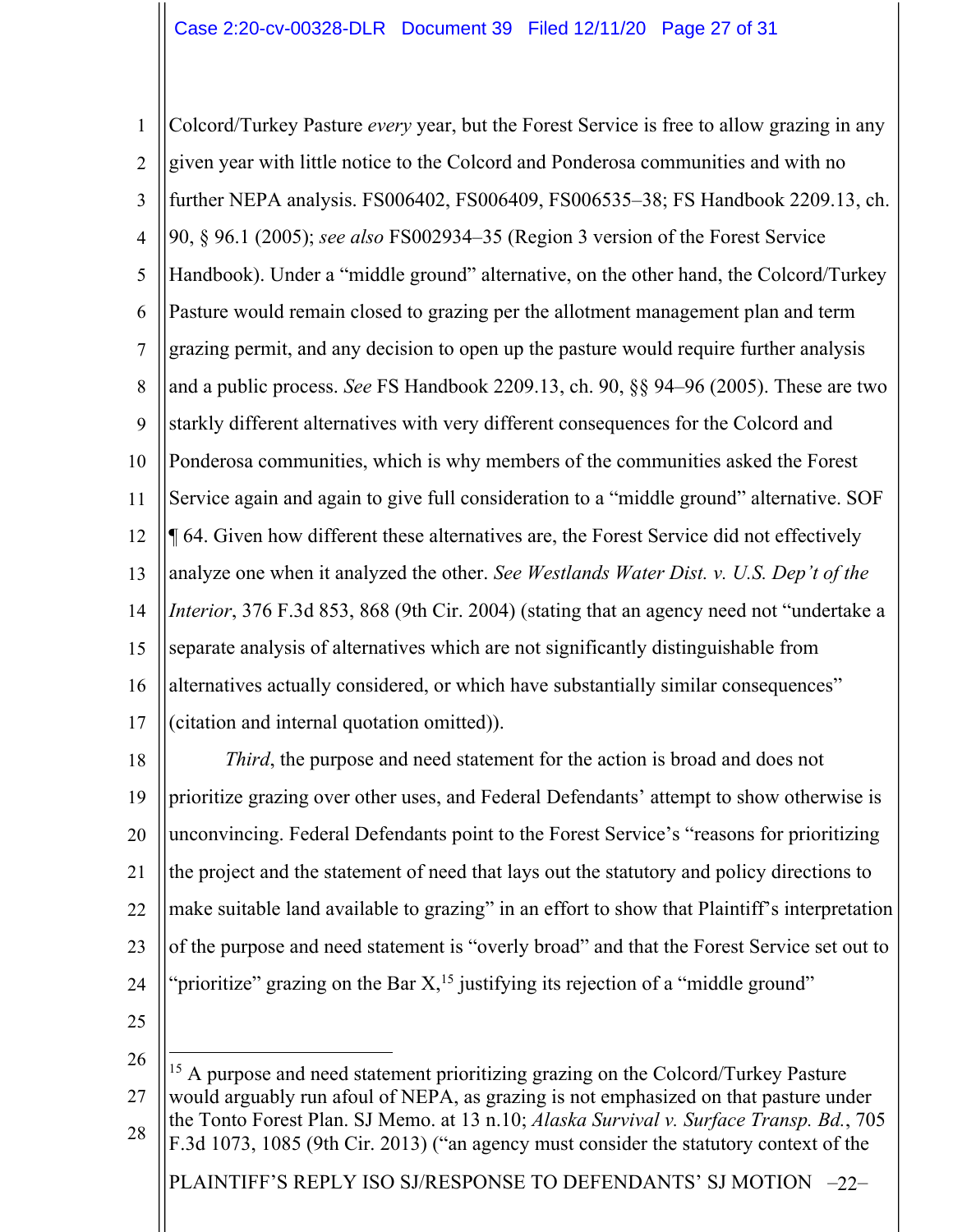| $\mathbf{1}$   | alternative. FD Resp. at 16, 18. Federal Defendants ignore the fact that the purpose and                                                                                                 |  |  |
|----------------|------------------------------------------------------------------------------------------------------------------------------------------------------------------------------------------|--|--|
| $\overline{2}$ | need statement heavily qualifies the purportedly pro-grazing rationales for the action:                                                                                                  |  |  |
| 3              | "The purpose of this action is to <i>consider</i> livestock grazing opportunities on public                                                                                              |  |  |
| 4              | lands where consistent with management objectives." FS006401 (emphasis added).                                                                                                           |  |  |
| 5              | "[T] he purpose of this action is to authorize livestock grazing in a manner"                                                                                                            |  |  |
| 6              | consistent with direction to move ecosystems towards their desired conditions." Id.                                                                                                      |  |  |
| 7              | (emphasis added).                                                                                                                                                                        |  |  |
| 8              | Authorization is needed on this allotment because $\ldots$ [w] here consistent with                                                                                                      |  |  |
| 9              | other multiple use goals and objectives, there is Congressional intent to allow                                                                                                          |  |  |
| 10             | grazing on suitable lands" <i>Id.</i> (emphasis added).                                                                                                                                  |  |  |
| 11             | Reading the statement of purpose and need as a whole, it is apparent that the Forest                                                                                                     |  |  |
| 12             | Service's ostensible goal in performing its NEPA analysis was to determine whether to                                                                                                    |  |  |
| 13             | allow grazing on the Colcord/Turkey Pasture and whether to change the amount of                                                                                                          |  |  |
| 14             | grazing allowed on the Bar X; the agency did not begin the NEPA process having                                                                                                           |  |  |
| 15             | decided that it would definitely expand grazing. Given that discretion, a "middle ground"                                                                                                |  |  |
| 16             | alternative would easily meet the purpose and need of the proposed action. <sup>16</sup>                                                                                                 |  |  |
| 17             | Finally, Federal Defendants' suggestion that it was reasonable for the Forest                                                                                                            |  |  |
| 18             | Service to reject a "middle ground" alternative because opening up all Bar X and                                                                                                         |  |  |
| 19             | associated Driveway pastures to grazing "allows for more flexible adaptive changes and                                                                                                   |  |  |
| 20             | pasture rotations," FD Resp. at 18, is an impermissible post hoc rationale for the Forest                                                                                                |  |  |
| 21             |                                                                                                                                                                                          |  |  |
| 22             | proposed action and any other congressional directives" when determining an action's                                                                                                     |  |  |
| 23             | purpose and need).<br><sup>16</sup> Federal Defendants completely misunderstand why Plaintiff cited Western Watersheds                                                                   |  |  |
| 24             | Project v. Abbey, 719 F.3d 1035 (9th Cir. 2013), in its opening summary judgment<br>memorandum. FD Resp. at 16–17. That case confirms that the purpose and need                          |  |  |
| 25             | statement in this case is a broad one that can be met with a "middle ground" alternative.                                                                                                |  |  |
| 26             | See SJ Memo. at 11–12 (comparing the purpose and need statement in <i>Abbey</i> to the one<br>in this case). A purpose and need statement that truly prioritizes one particular use over |  |  |
| 27             | other competing uses looks far different from the ones in this case and in Abbey. See                                                                                                    |  |  |
| 28             | Friends of Southeast's Future v. Morrison, 153 F.3d 1059, 1067 (9th Cir. 1998)<br>(discussing a purpose and need statement that emphasized timber production).                           |  |  |
|                | PLAINTIFF'S REPLY ISO SJ/RESPONSE TO DEFENDANTS' SJ MOTION -23-                                                                                                                          |  |  |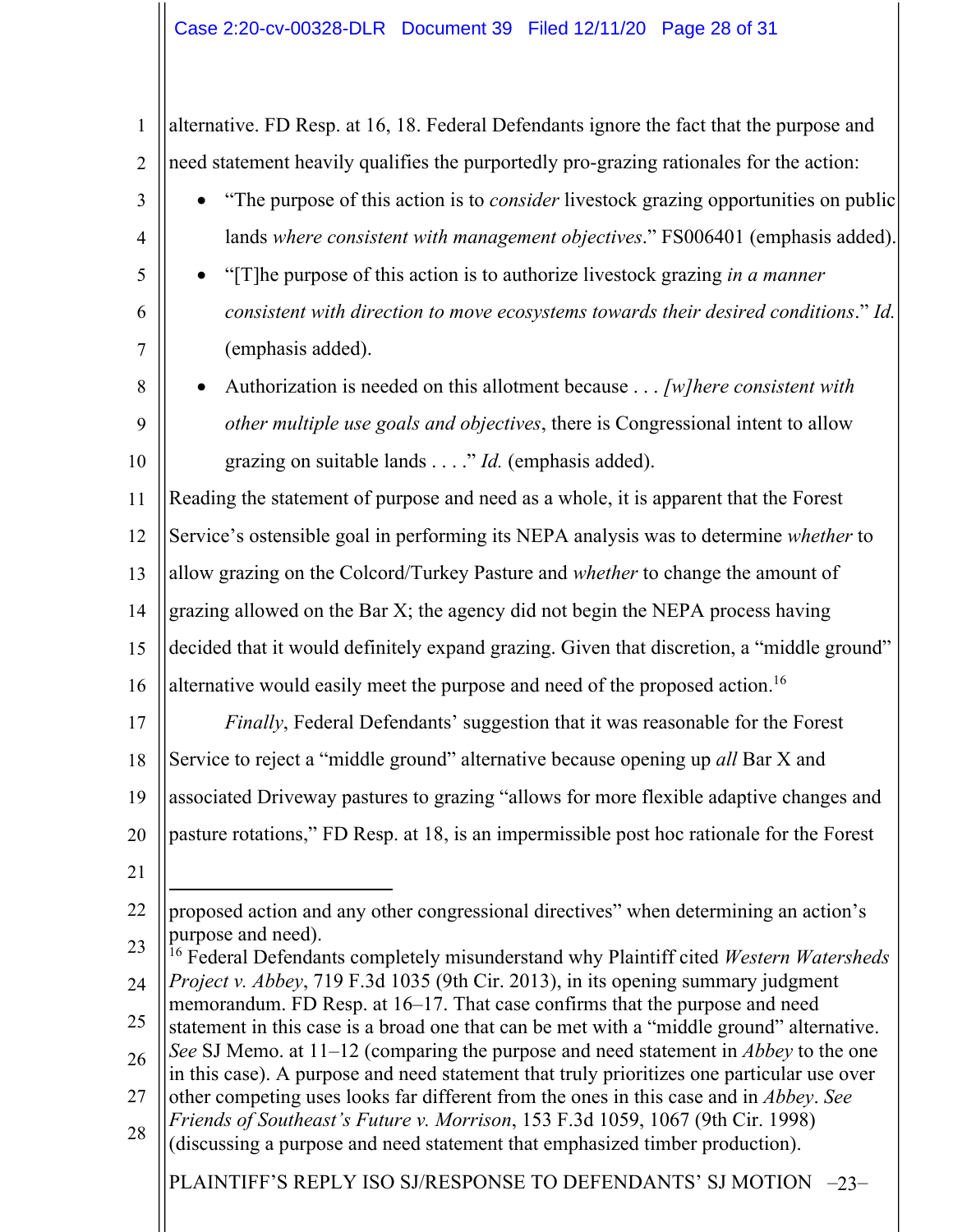1 2 3 4 5 6 7 8 9 10 11 Service's decision. Federal Defendants cite (1) a portion of the Final EA that simply discusses the chosen grazing scheme, FS006408–09, and (2) a portion of their own statement of facts, FD SOF (ECF No. 37) ¶ 83, which itself refers to the same portion of the Final EA. The cited portion of the EA does not offer the rationale now put forward by Federal Defendants, and this Court cannot sustain the Forest Service's decision not to fully consider a "middle ground" alternative based on a reason not offered by the Forest Service at the time of its decision. *E.g.*, *Regents of the Univ. of Cal.*, 140 S. Ct. at 1908. In sum, the Forest Service *never* offered a good reason for not giving thorough consideration to a "middle ground" alternative, and such an alternative would clearly meet the purpose and need of the action. For those reasons, the Final EA is defective. *See*  SJ Memo. at 9–14.

- 12
- 13

## **VI. FEDERAL DEFENDANTS' ESA AND NFMA ARGUMENTS LACK MERIT.**

PLAINTIFF'S REPLY ISO SJ/RESPONSE TO DEFENDANTS' SJ MOTION -24-14 15 16 17 18 19 20 21 22 23 24 25 26 27 28 As with several of Federal Defendants' other arguments, Federal Defendants' ESA arguments rely on an unwarranted optimism about the effectiveness of the Forest Service's grazing management strategy on the Bar X. Federal Defendants insist that their determinations that the new grazing scheme is "unlikely to adversely affect" the Mexican spotted owl reasonably relied on the ameliorative effects of sound range management practices, including management to ensure conservative utilization of vegetation. FD Resp. at 32–33. But, as discussed *supra* pp. 12–16 and in Plaintiff's opening summary judgment memorandum, SJ Memo. at 23–28, the "new" management strategy is not meaningfully different from the old strategy, and the old strategy has led to substandard conditions in grazed areas, *id.* at 23–26. Given that—and given that the Colcord/Turkey Pasture and Lost Salt Pasture, where nearly all the Mexican spotted owl protected activity centers on the Bar X are located, *id.* at 31–32, have been closed to grazing for 40 years— Federal Defendants' reliance on management practices to claim that the proposed action is "unlikely to adversely affect" Mexican spotted owl or its critical habitat is unwarranted. Whatever the merits of the *general* conclusions drawn in the 2015 Grazing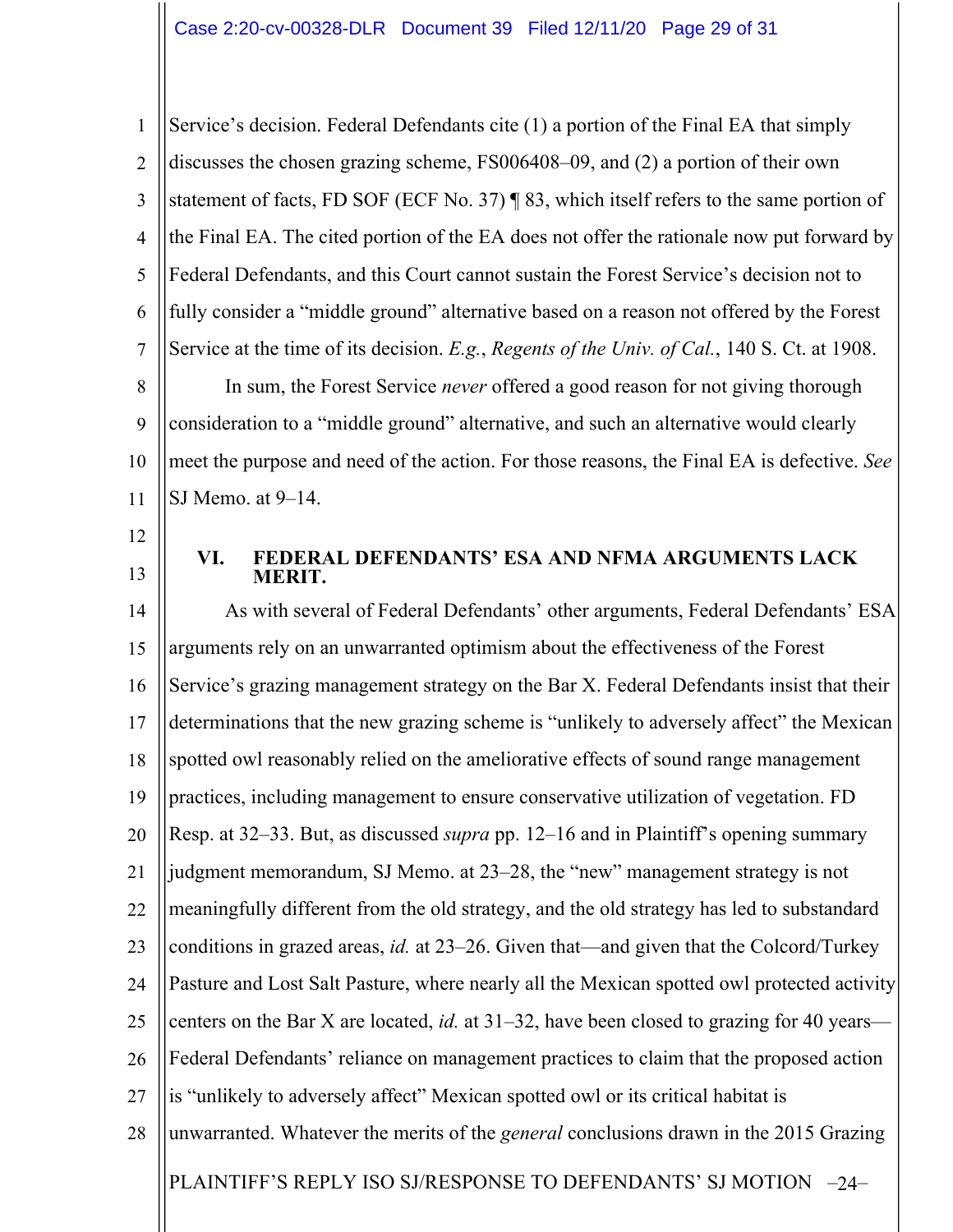1 2 3 4 Consultation Framework regarding the effectiveness of such management practices, *see*  FD Resp. at 32–33, the *specific* circumstances of the Bar X are such that the agencies needed to provide a more robust explanation for their "not likely to adversely affect" conclusions. SJ Memo. at 31–32.

5 6 7 8 9 10 11 12 13 14 15 16 17 18 19 20 21 22 23 24 25 26 27 Federal Defendants' chief NFMA argument suffers from a similar flaw: Federal Defendants again rely heavily on adaptive management to support the conclusion that the new grazing scheme will move the Bar X towards the "desired conditions" set out in the Tonto Forest Plan. FD Resp. at 26–29, 34–35; *see also* FS006404–21 (portion of the Final EA discussing the proposed action, including adaptive management and monitoring features). That reliance is, again, misplaced, because the "new" adaptive management is not meaningfully different from the management practices that have led to substandard conditions across the Bar X. *Supra* pp. 12–16; SJ Memo. at 23–28, 35. In light of that fact and the dramatic increase in grazing proposed under the new grazing scheme, the Forest Service has failed to "show [the new grazing scheme's] consistency with" the Forest Plan, as required by NFMA.17 *All. for the Wild Rockies v. U.S. Forest Serv.*, 907 F.3d 1105, 1107 (9th Cir. 2018); *see also* SJ Memo. at 33–35. **CONCLUSION** Federal Defendants made a host of errors in devising, analyzing, and selecting the new Bar X grazing scheme, violating the APA, NEPA, the ESA, and NFMA. Accordingly, this Court should deny their motion for summary judgment and grant Plaintiff's motion for summary judgment. <sup>17</sup> Federal Defendants do not address Plaintiff's argument that the Forest Service utterly failed to explain how opening the Colcord/Turkey and Lost Salt pastures to grazing fulfills the Forest Plan's goals of maximizing harvest species and threatened species. SJ

PLAINTIFF'S REPLY ISO SJ/RESPONSE TO DEFENDANTS' SJ MOTION -25-

28

Memo. at 35.